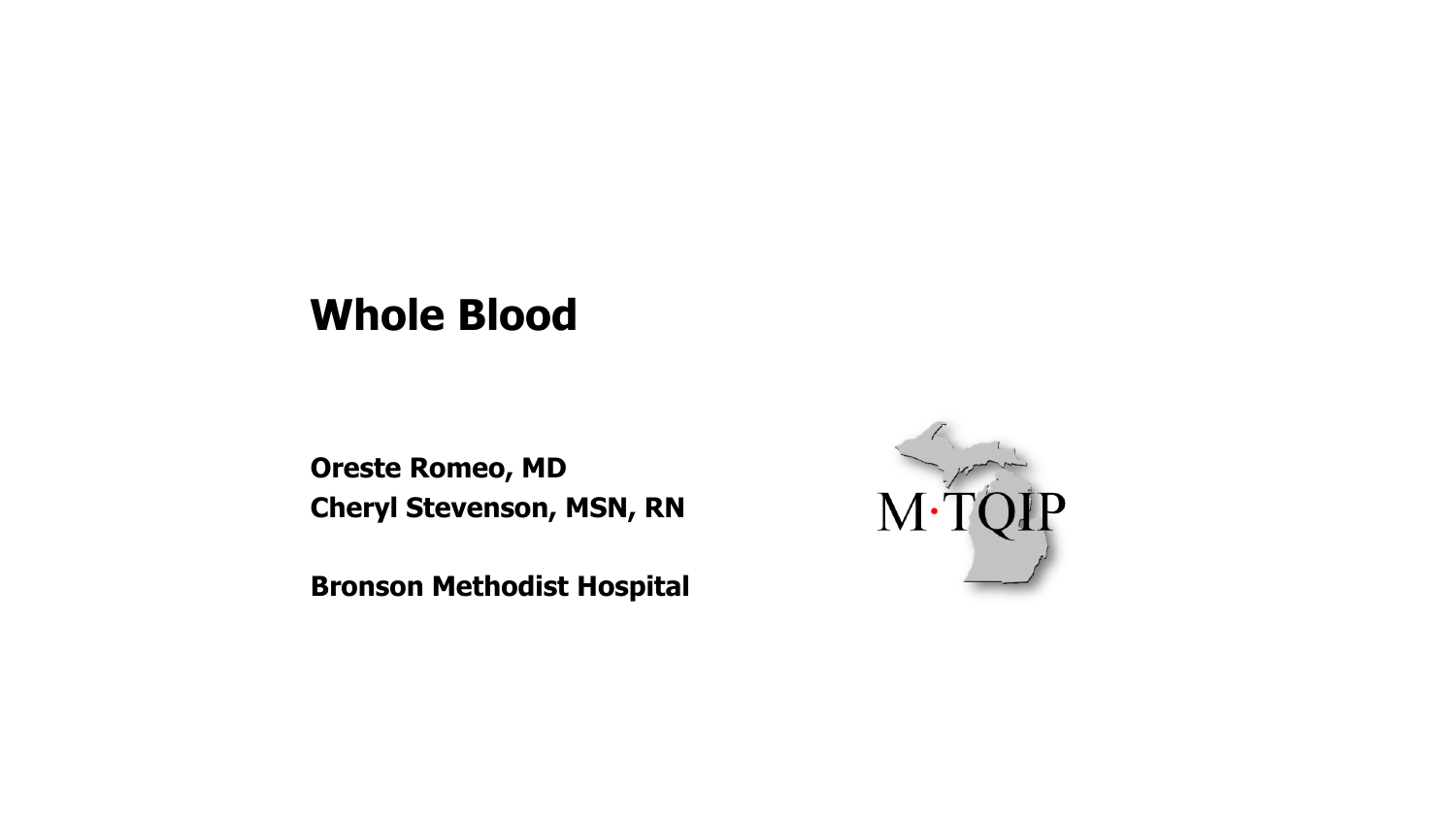





#### Dr. Oreste Romeo, MD, FACS Cheryl Stevenson, MSN, RN, SANE-A, SANE-P, TCRN

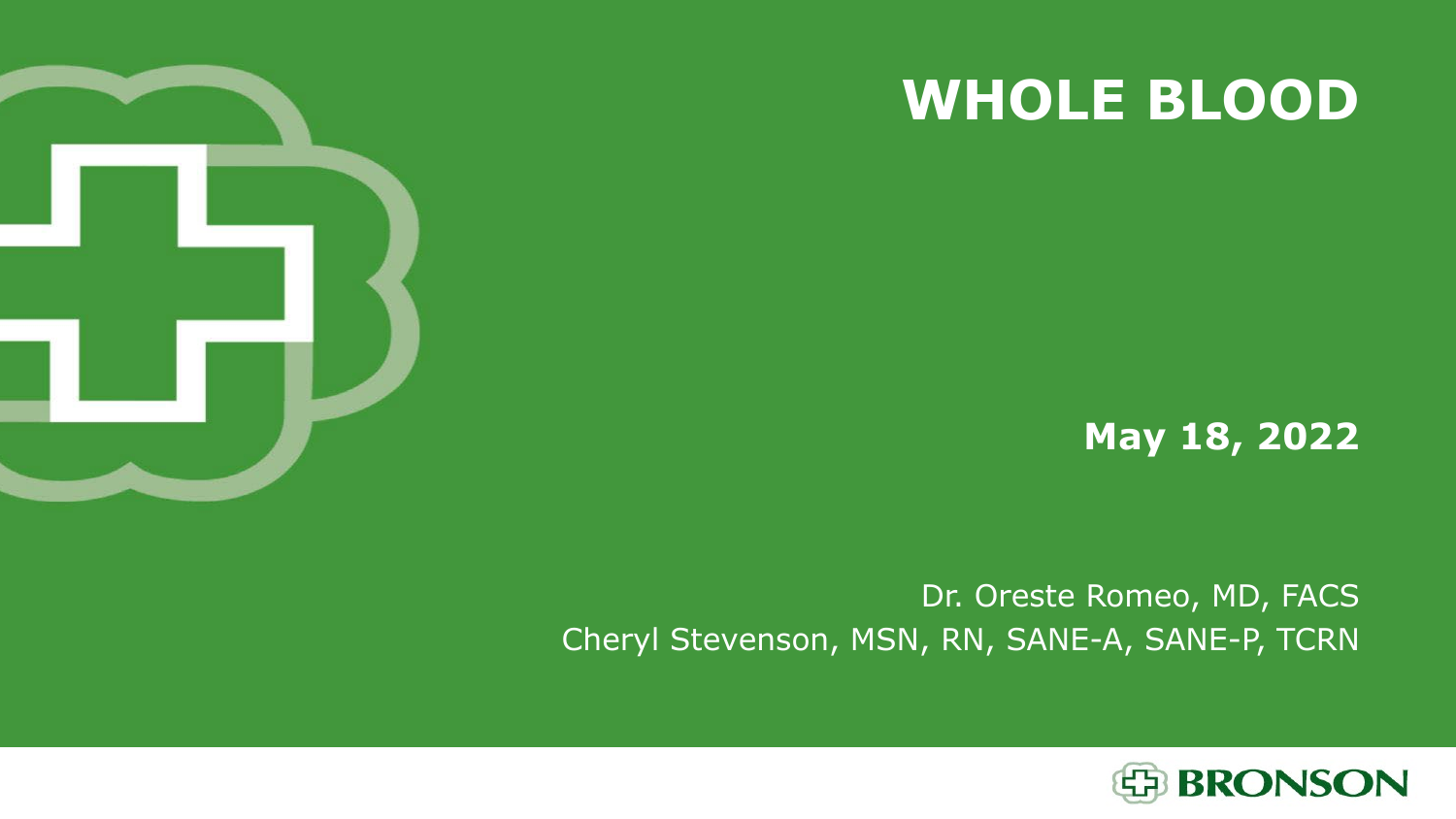



• No disclosures

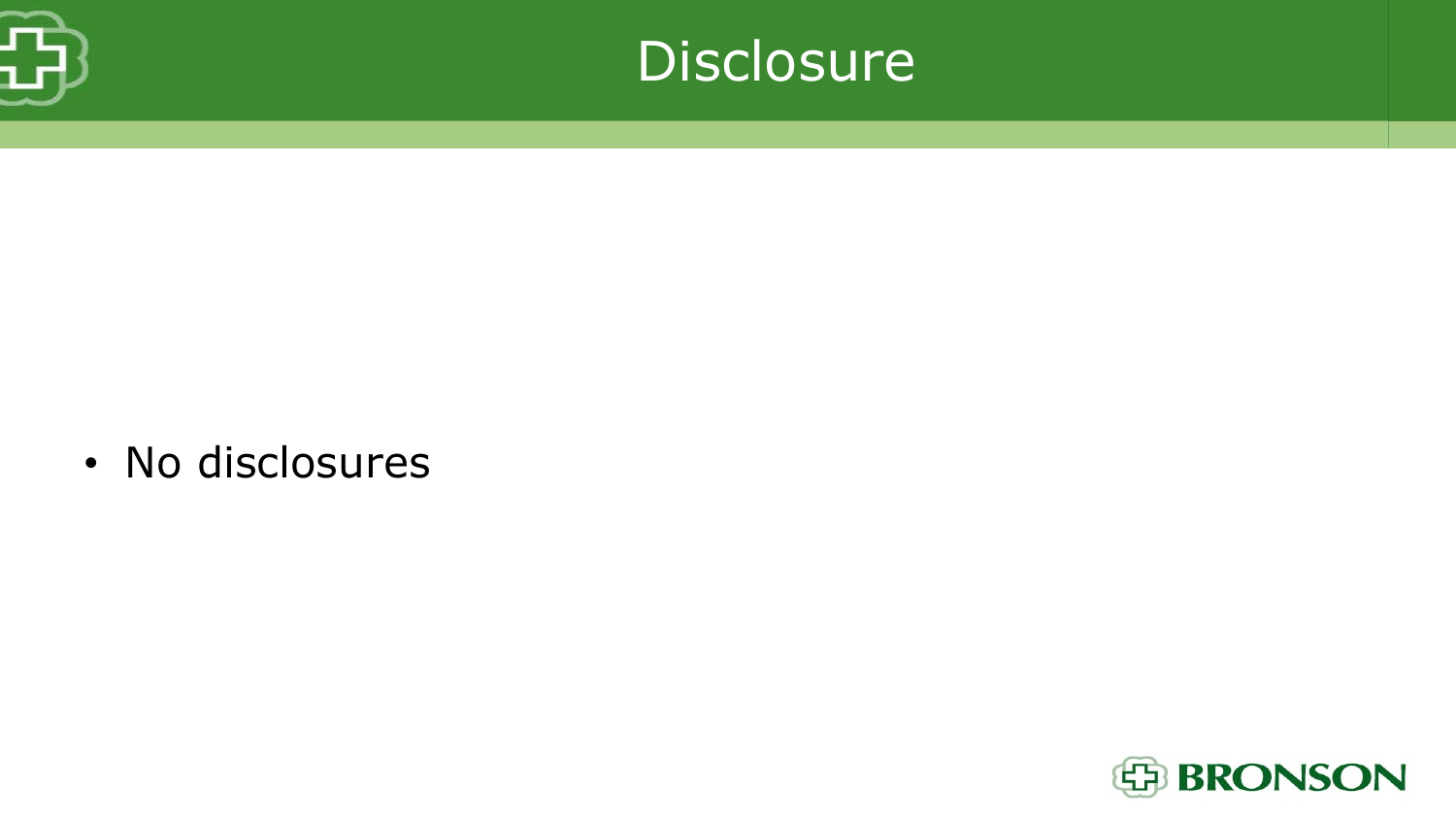

## Historical to Current

- Iraq/ Afghanistan conflicts swung pendulum back Reconstituted 1:1:2/ 1:1:1 And FWB
- Before 2005 mostly reignited by poor supply of PLT availability/ease of storage in deconstructed ratios, shift of WB use from "rescue" therapy to early strategy for mitigation and resuscitation of life-threatening hemorrhagic shock.
- 2004- 2006 "Damage Control Resuscitation" solidifying into bundles of care with Hemostatic Resuscitation as centerpiece

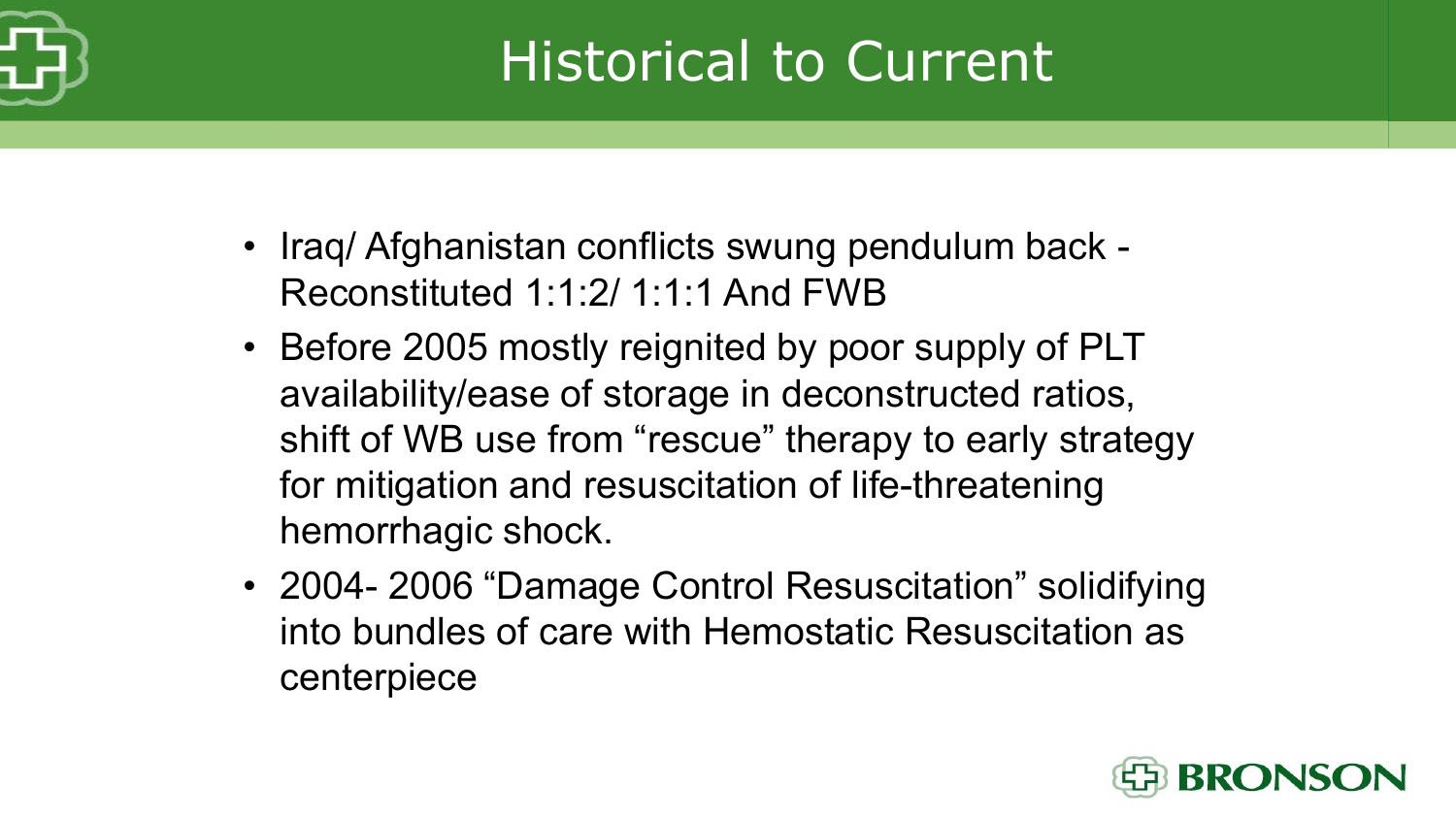

- WB must be ABO specific/high inventory +\$\$\$/high waste
- No leukoreduction is possible-if so loose PLT in the process making it a no PLT tx
- At 4°C PLT becomes spherical with loss of function and agreeability or non-viable
- Cost of upfront purchase vs benefit

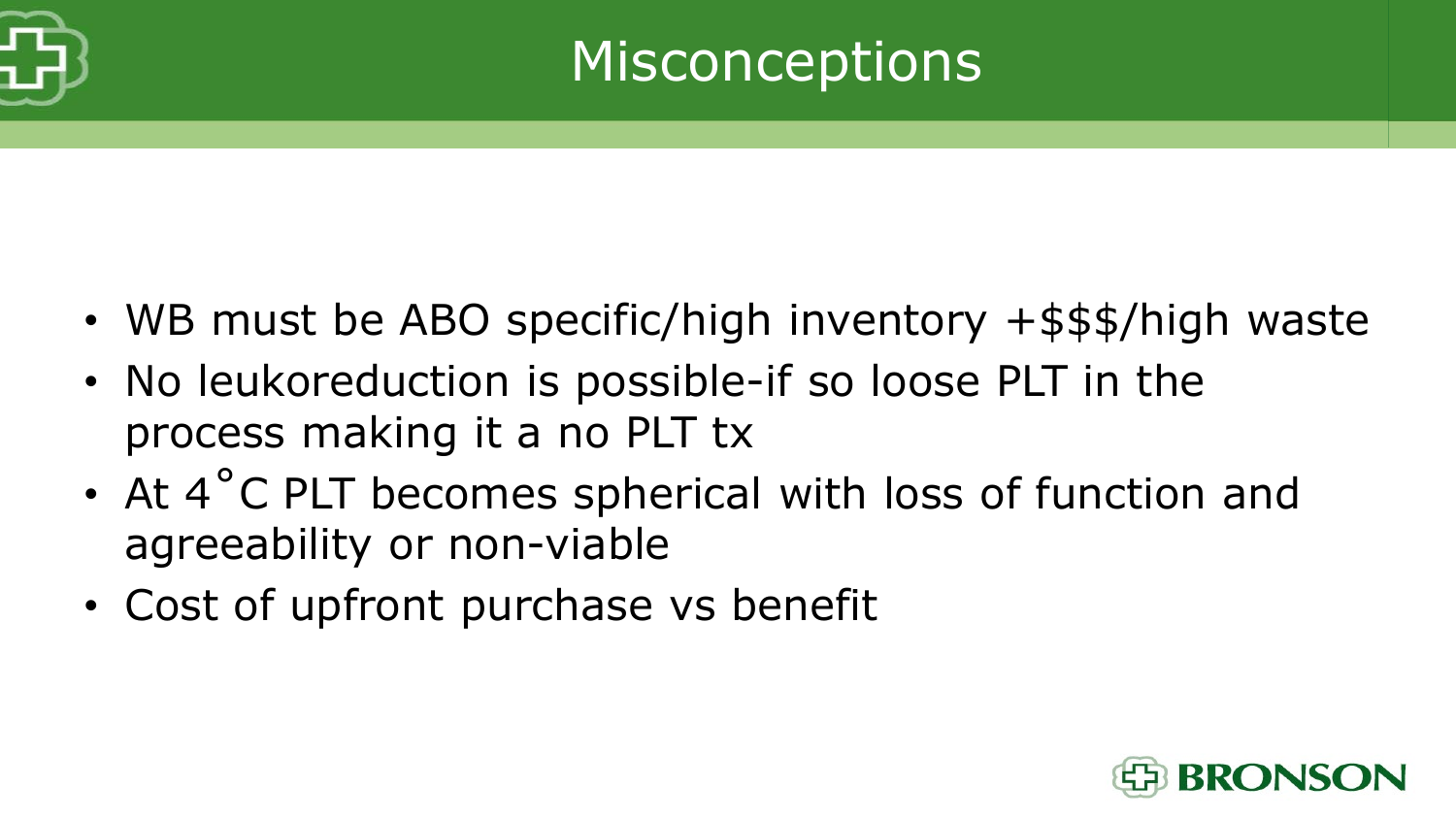

- At 4°C PLT function improved-stronger aggregability and stability of the clot
- Leukoreduction is possible-FDA approved filter WB specific (BMH:leuko-reduce prior to releasing)
- Risk for administration low titer WB=0-RBC
- Risk of ABO incompatibility & associated hemolytic reaction 1:120,000
- Costs of MTP higher (fractionation, PLT less functional and cost of bacterial testing if stored at 22˚C, packaging issues/waste for plasma upon thawing) may argue in favor of WB

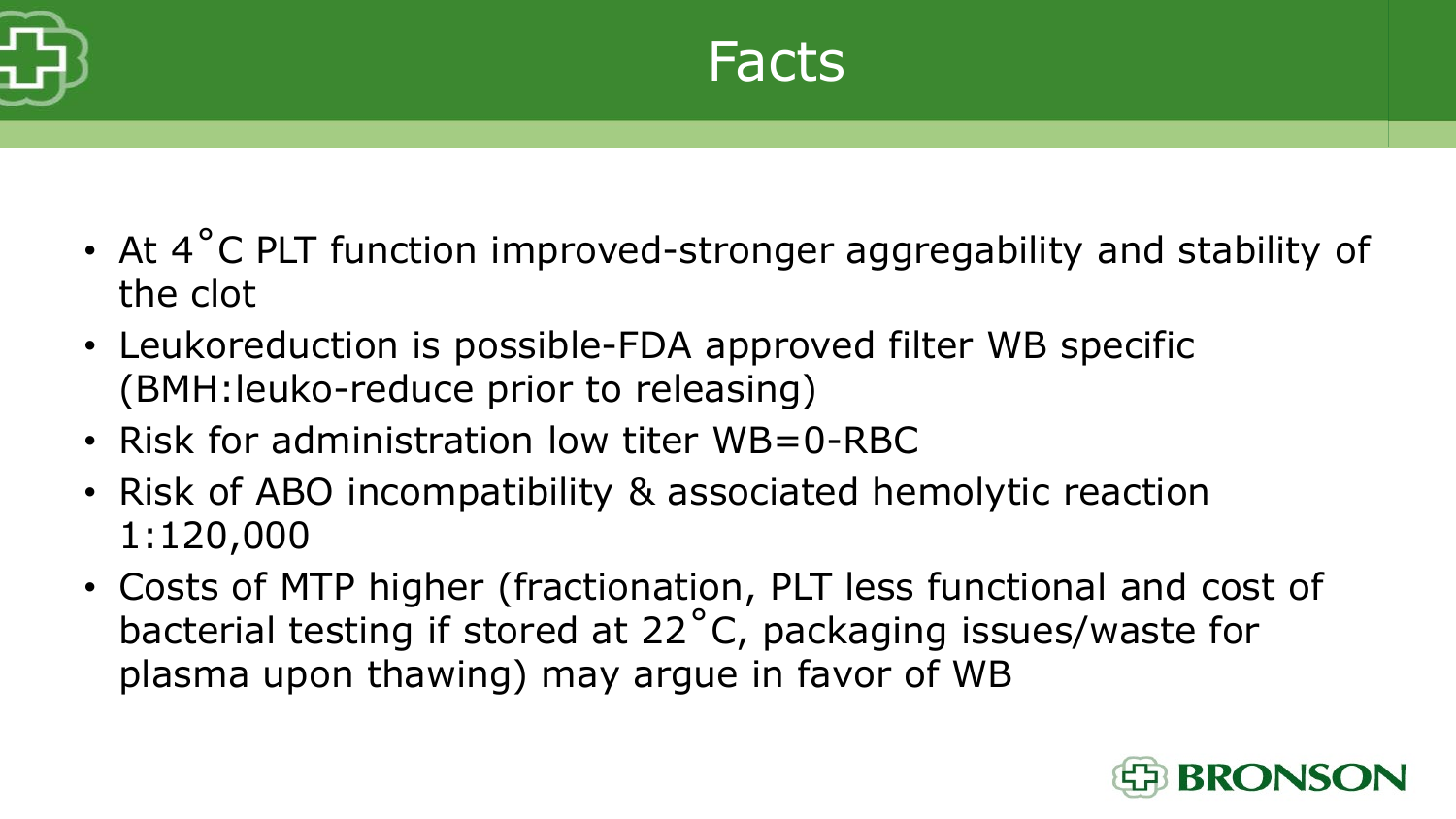

#### Inferred Benefits

- Less dilute vs component tx
- Dual effect-targets shock along with coagulopathy with less volume
- At 4 °C storage, PLT activity is increased vs pheresis with 22˚C storage
- Storage up to 21 Days in CPD (Citrate Phosphate Dextrose), 35 Days in CPDA1 (Citrate Phosphate Dextrose Adenine)
- Faster correction of physiologic (TEG/PLT mapping) coagulative endpoints

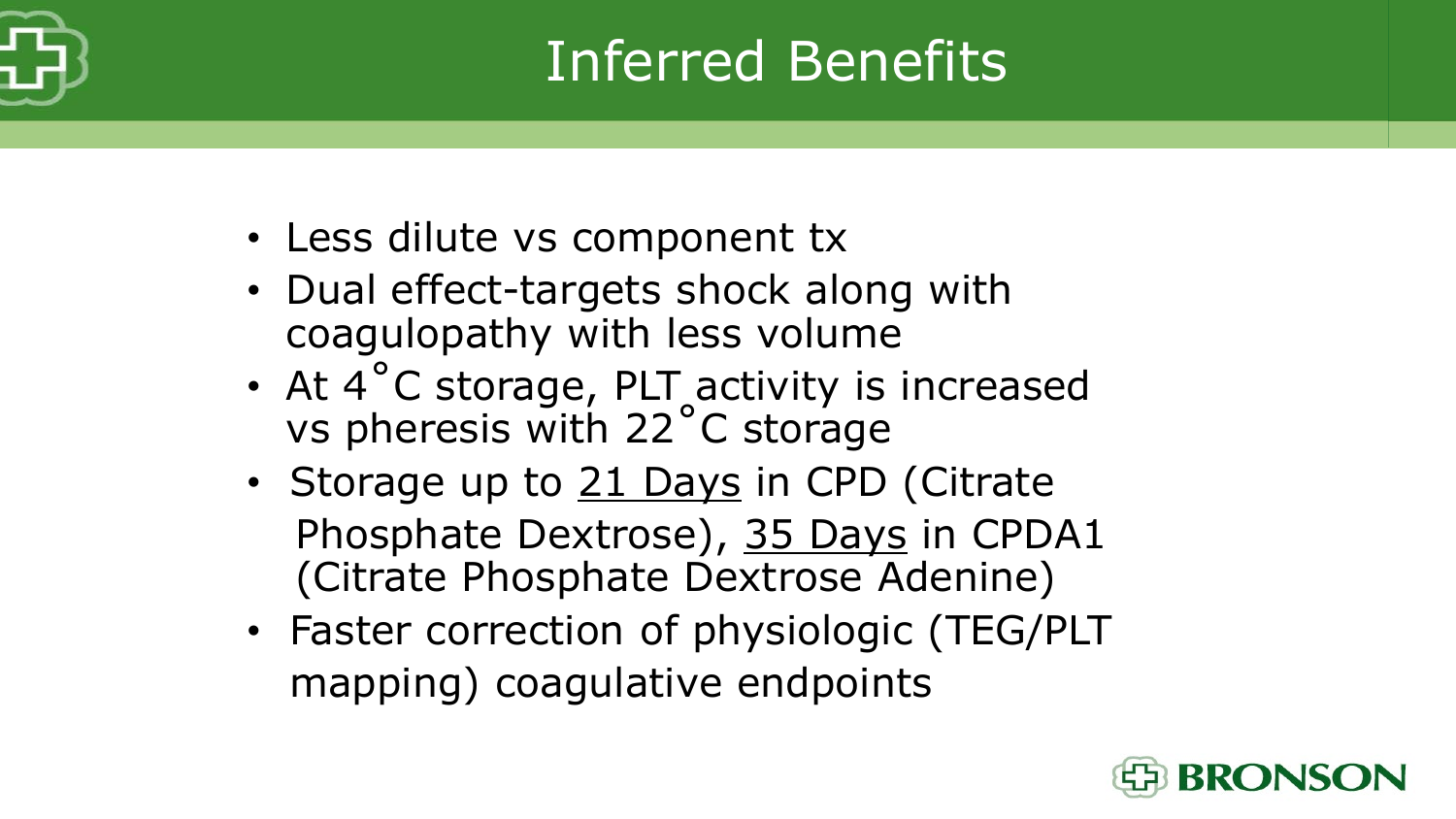

#### Logistical Benefits: Pre-Hospital

• Prehospital logistics/portability and packaging of multiple products in single release-exported use in prehospital setting for Region 5 to Air Medical Transport (WMAC) only. Unit  $\sim$  500g vs plasma only  $\sim$  400g with weight benefit ratio

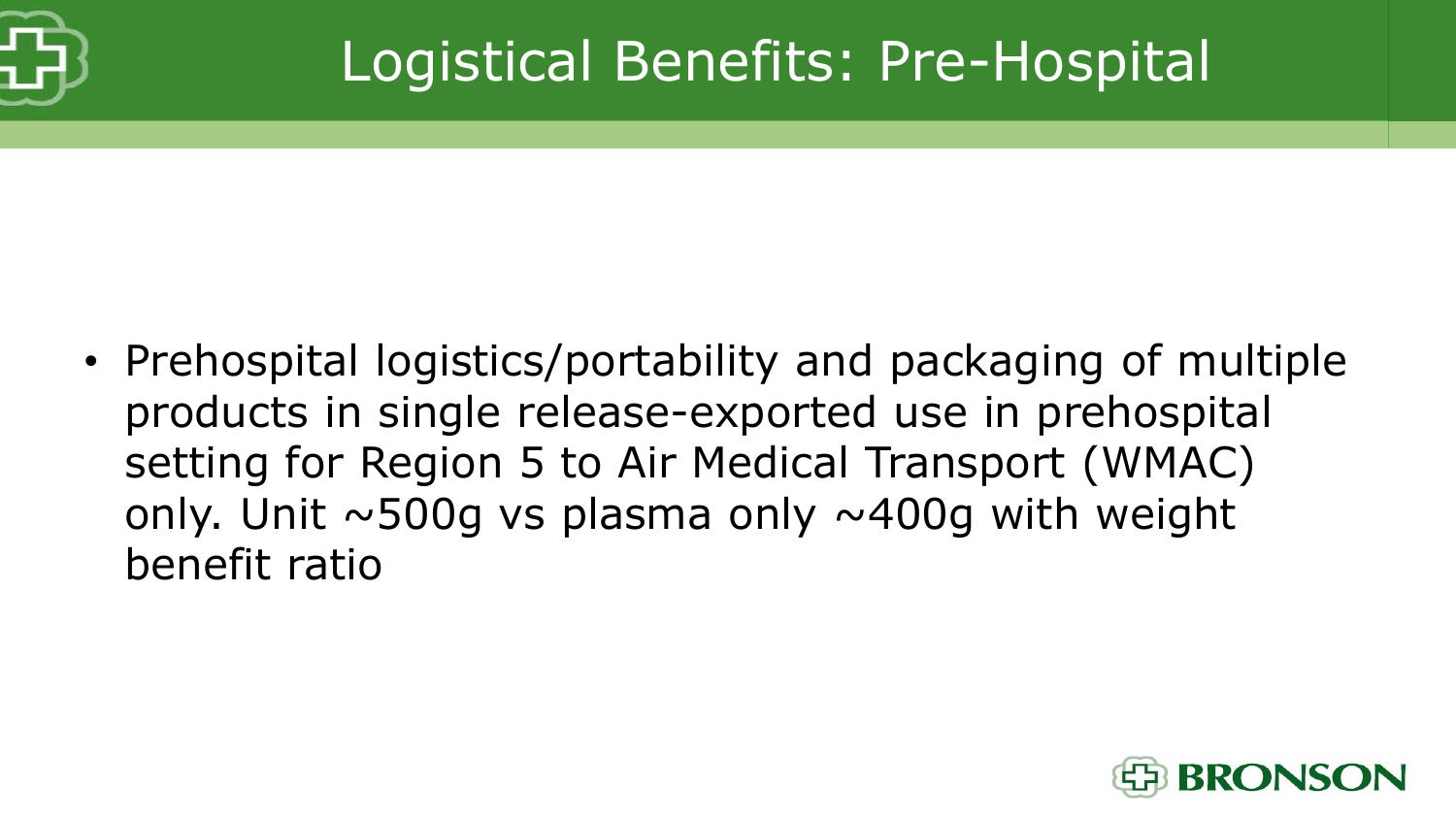

## Bronson Methodist Hospital

- Level I ACS Verified Trauma Center located in Southwest Michigan
- Region 5
- 52 bed ED with  $\sim$  90,000 visits a year
- 350 inpatient beds

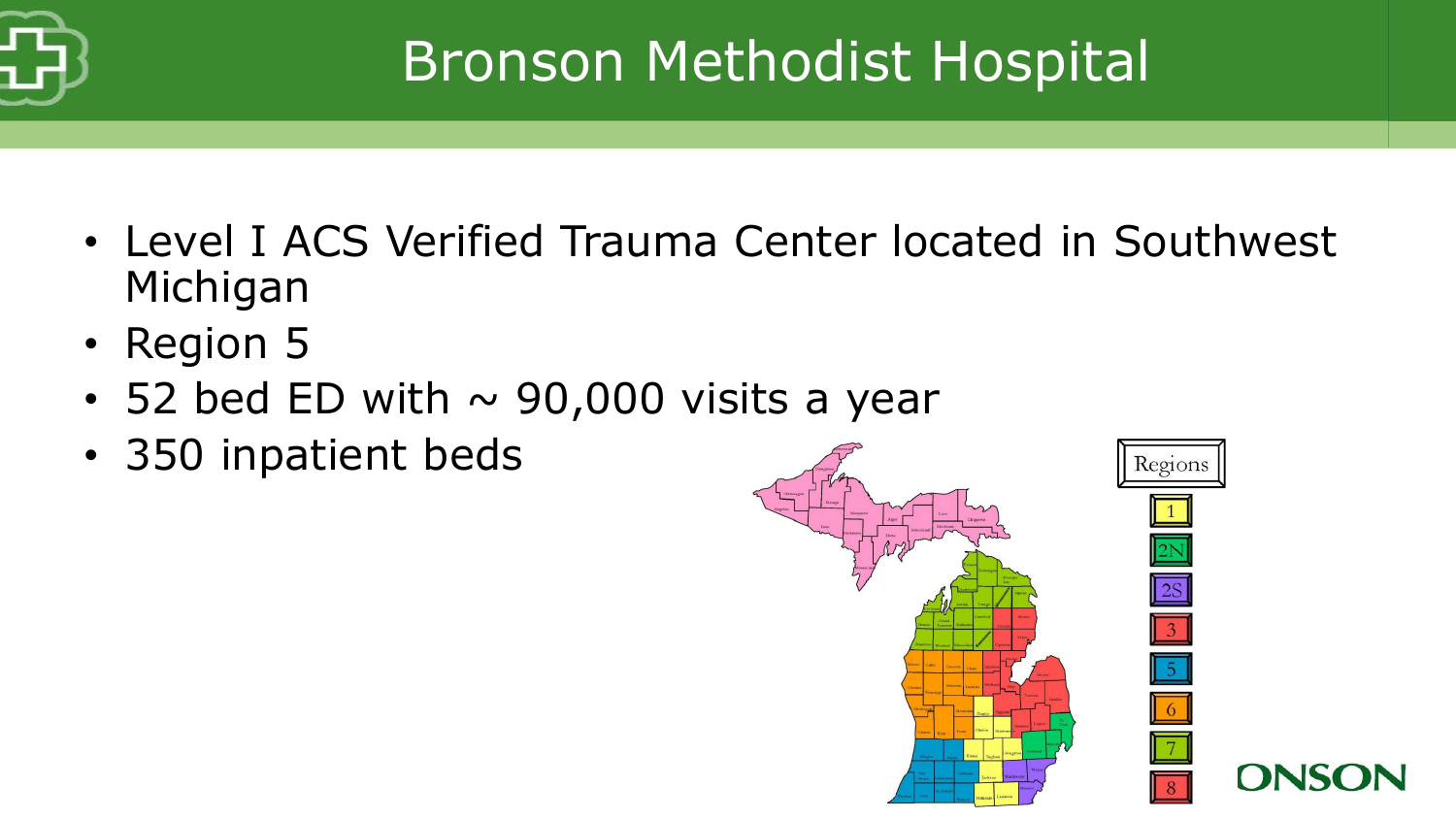

## Why Whole Blood

- Timeliness of release of blood products for MTP
- Early pro-coagulable effect compared to component therapy
- Literature review pointing to benefits of whole blood therapy
- New logistics of lab/blood bank move

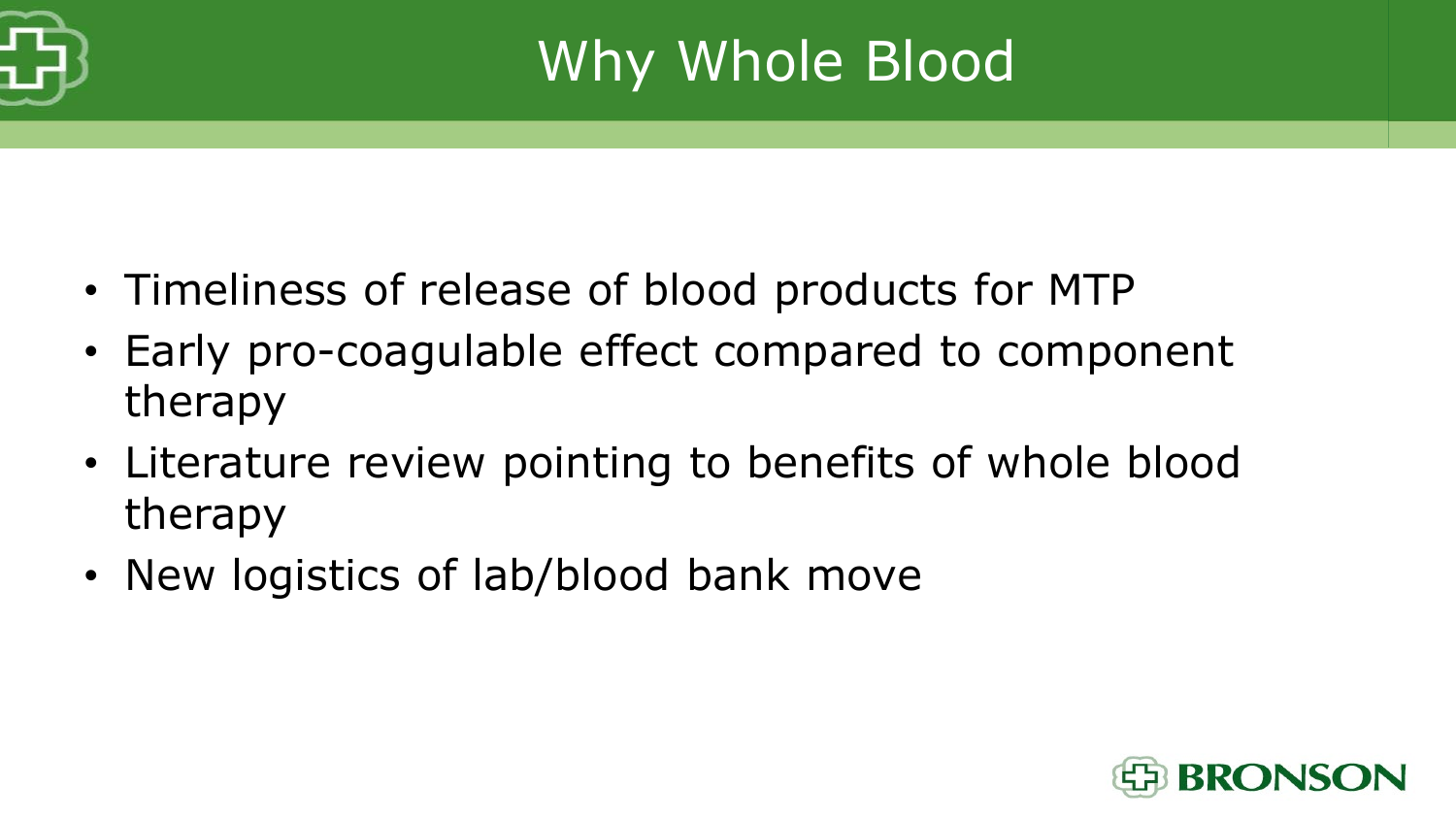

Steps to Success

Involved and determined blood bank manager and supervisor

Supportive hematology medical director

Multiple meetings to develop a plan

Changes to MTP policy

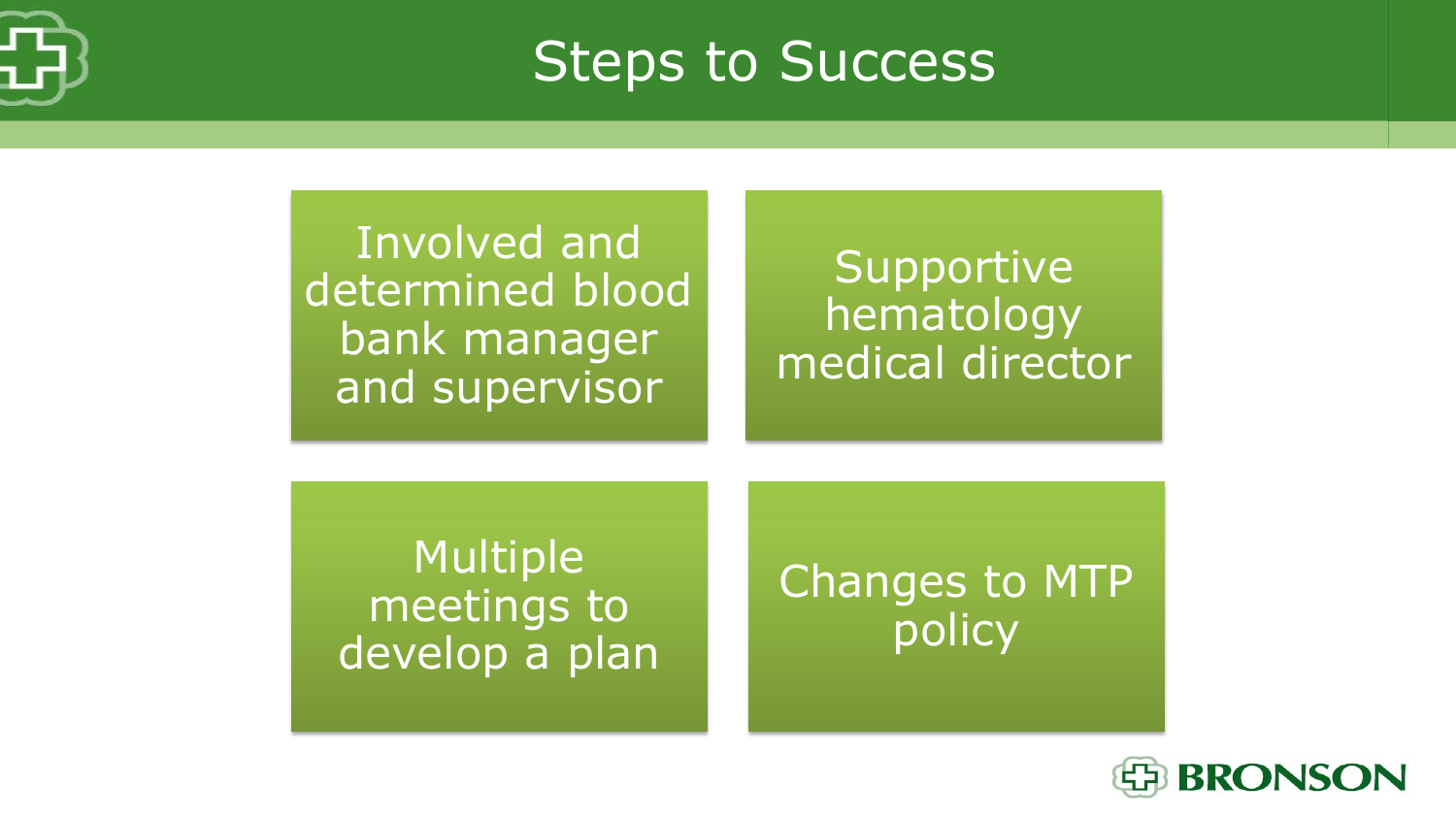

- In July 2018 corporate decision due to increase in needs to move lab and blood bank off site to their own individual facility.
- Literature review in 2019
- Met monthly to develop a plan
- Find a distributer for Whole Blood
- Blood & Blood Transfusion Policies updated
- SW for ED refrigerator updated
- Mass Transfusion Policy updated

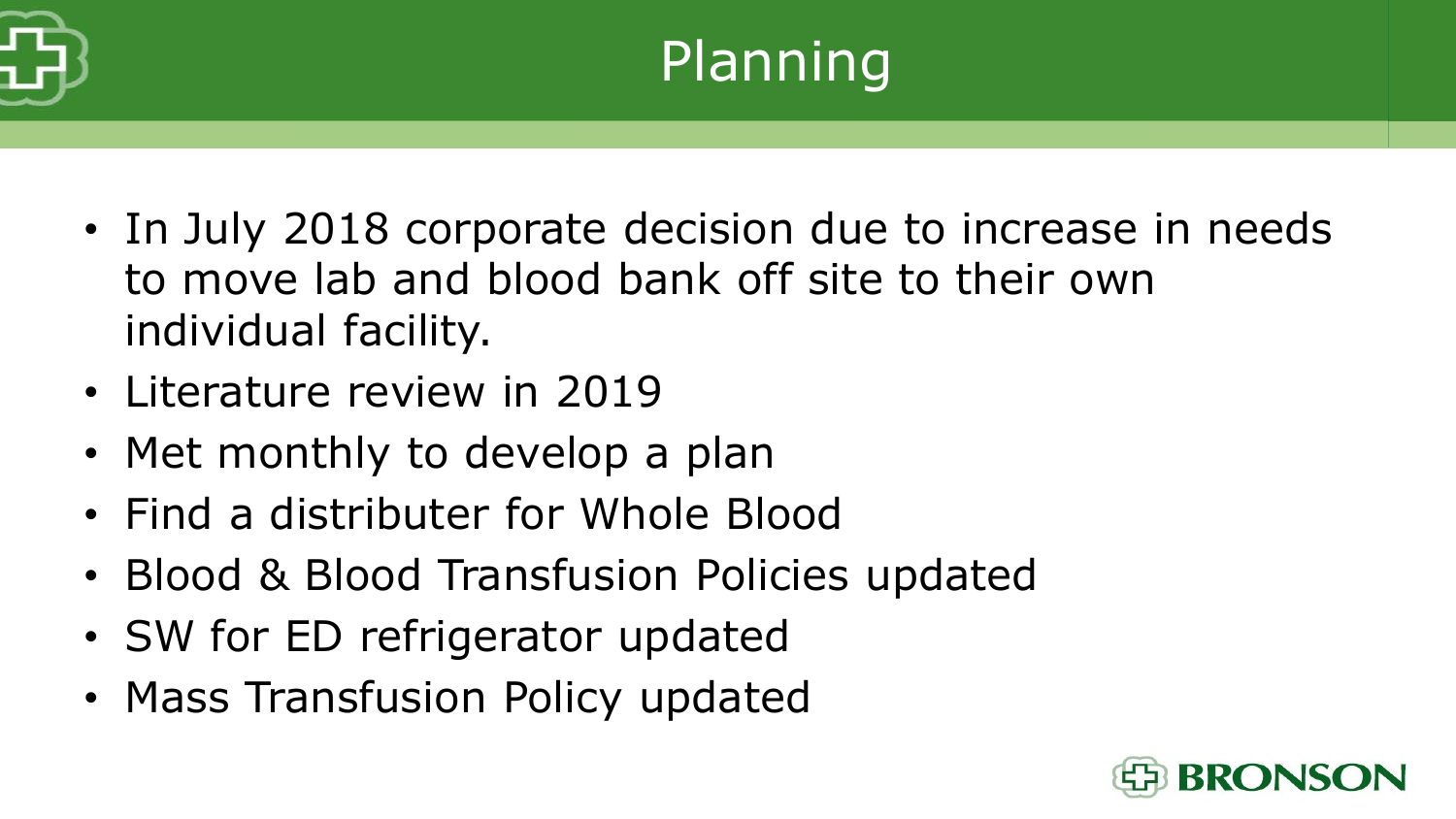

# Whole Blood Supplier

- *Versiti Blood Center* does not carry WB
- *Bloodbuy* out of South Texas Blood & Tissue Center
- Started with 4 units total at BMH
- 2 units WB in ED refrigerator
- 2 units in blood bank
- Standing order 2 units delivered every Thursday
- Request additional supplies if ran out

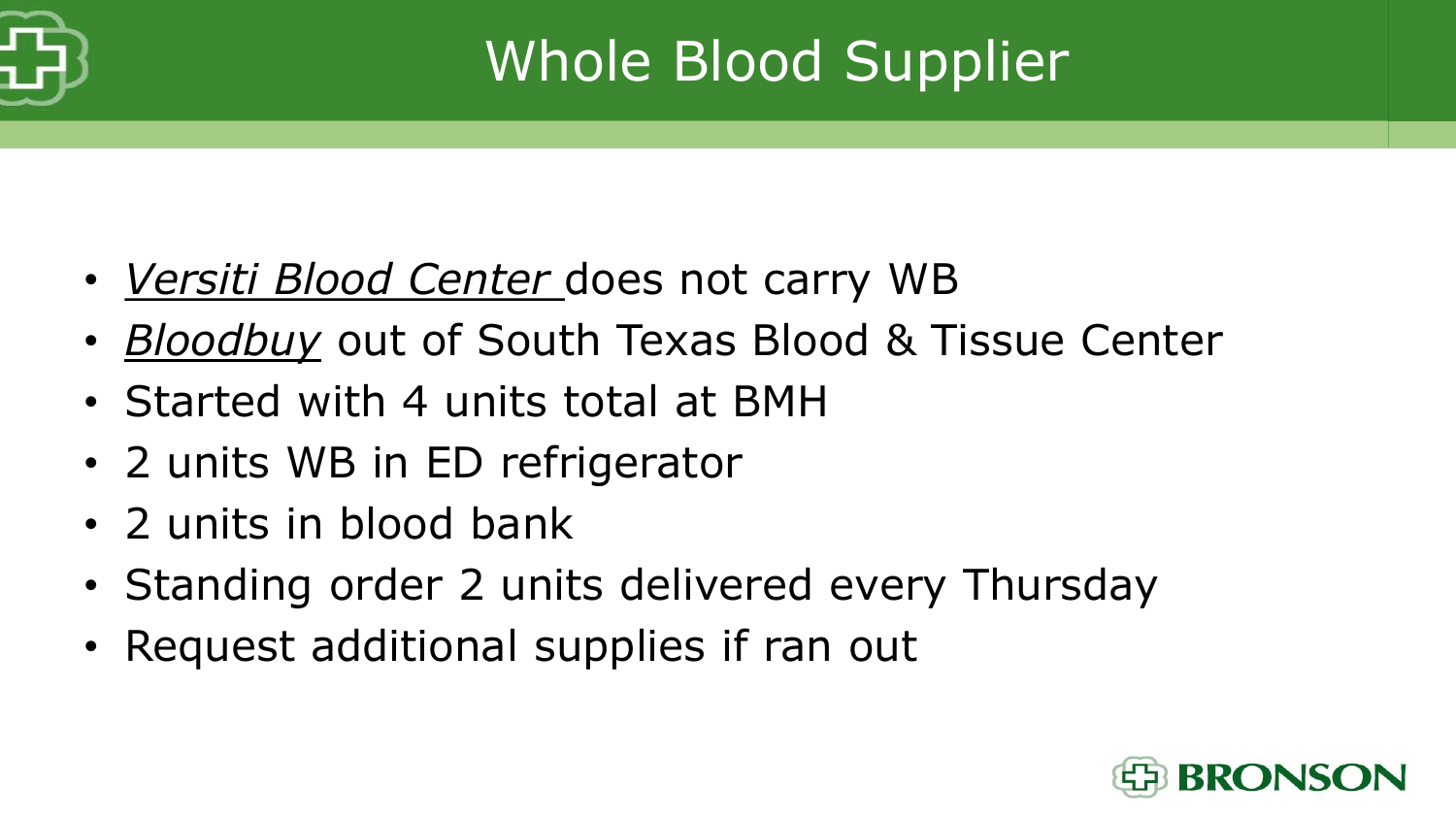

- **Whole Blood-**\$500
- **Packed Red Blood Cells-**\$203
- **Fresh Frozen Plasma-**\$48
- **Liquid Plasma-**\$93
- **Platelets-**\$695
- **Cryoprecipitate-**\$278

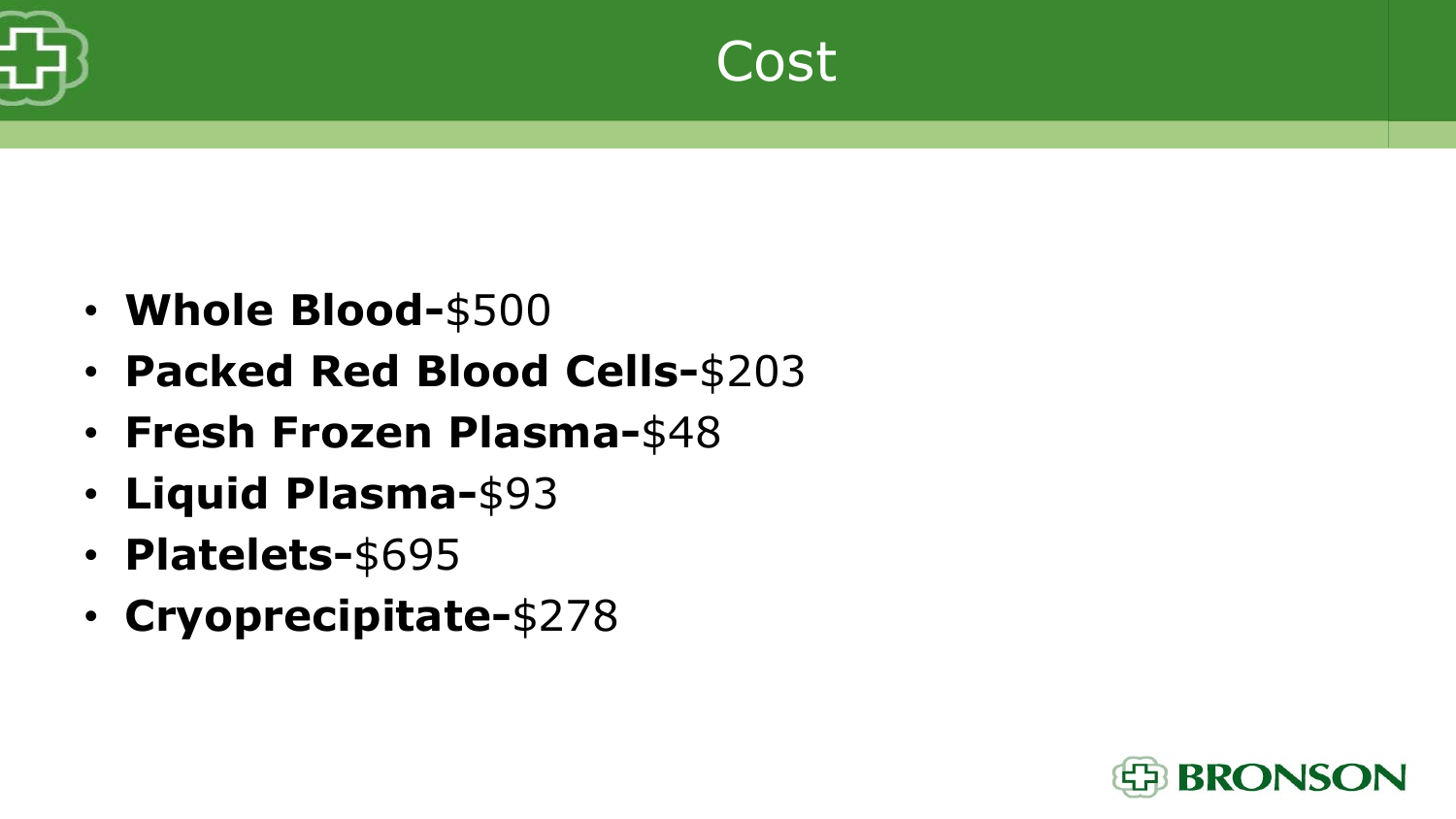

#### Blood & Blood Product Transfusion

- Added a section to include Whole Blood
	- Low titer type O-positive whole blood may be stocked in the ED Trauma Refrigerator based upon availability
		- 1. Indications
			- a. Used in cases of severe life-threatening hemorrhagic shock as a bridge to massive transfusion
			- b. Available for males  $\geq$  15 years old and females > 50 years old
			- c. Risks: Hemolysis from anti-A and/or anti-B in a patient with the A or B red blood cell type

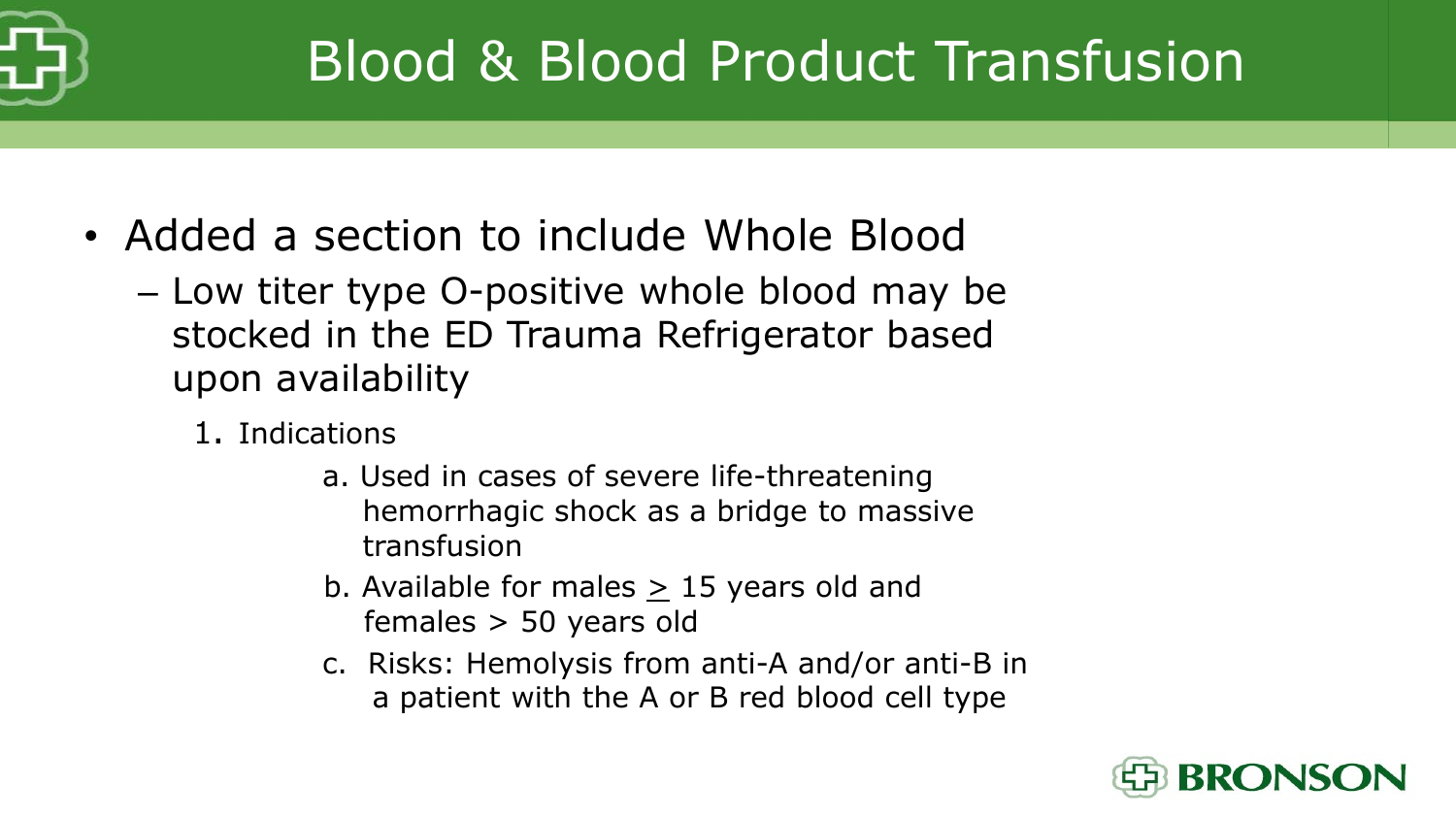

#### ED Standard of Work

- Update the Priority Blood Standard of Work for the ED
- Educate Red Team nurses
- Check off for nurses on removing WB





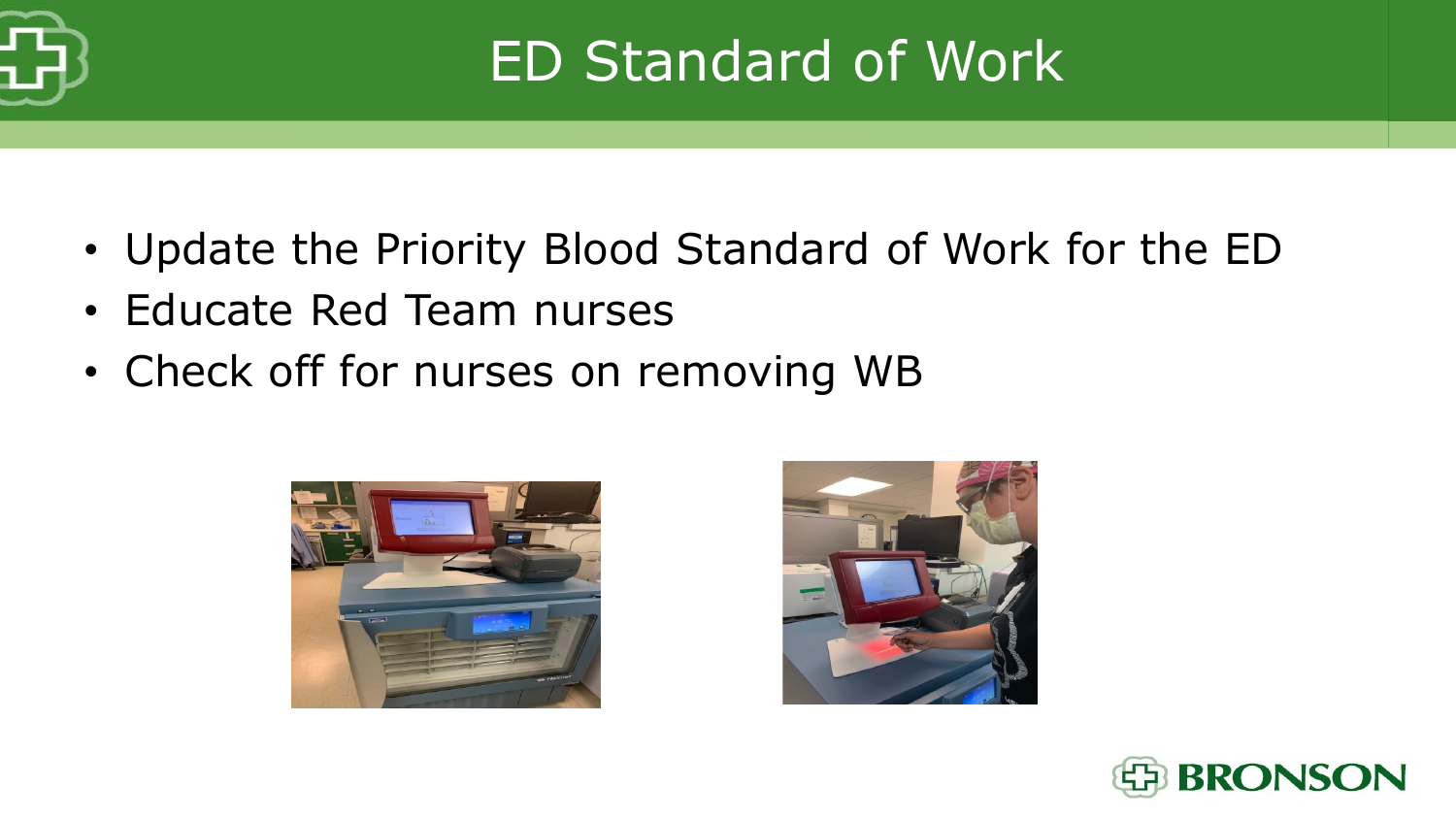|           |                                                                                                  | <b>Frontline Standard Work</b>                                                                                                                                                                                                                                                                                       |                                                                   |             |
|-----------|--------------------------------------------------------------------------------------------------|----------------------------------------------------------------------------------------------------------------------------------------------------------------------------------------------------------------------------------------------------------------------------------------------------------------------|-------------------------------------------------------------------|-------------|
|           |                                                                                                  | Removing Priority Blood from Fridge                                                                                                                                                                                                                                                                                  | Area: BMH T&ED<br>Date & Version: March 2021<br>Who worked on it: |             |
| #         | Major Step                                                                                       | Key Point (Why?)                                                                                                                                                                                                                                                                                                     | Diagrams etc.                                                     |             |
| 6         | Select "Taking Out" on<br>the touch screen                                                       |                                                                                                                                                                                                                                                                                                                      | <b>Red Cell</b>                                                   |             |
| 7         | Select "Red Cells",<br>"Plasma", or "Whole<br>Blood"                                             | <b>Criteria for Whole Blood: Only Traumas;</b><br>$\blacksquare$<br>Males 15 yrs and older; Women 50 years and<br>older (non childbearing age) ; or per Trauma<br>physician's discretion<br>• Get clear orders from Trauma physician of<br>what blood products he or she wants                                       | 7                                                                 | $\circ$     |
| 8         | Scan the barcoded<br>patient label sticker on<br>the Emergency<br>Release flowsheet              | Obtain CSN from Registration if barcoded patient<br>sticker not available during EPIC downtime. Will<br>need to manually type in CSN during downtime.<br>• Verify correct patient with Last Name, First Name,<br>Birthdate, and Gender. The Medical Record<br>Number will display the patient's CSN.<br>$·$ MRN=CSN. | 9                                                                 |             |
| 9         | If RBCs are requested,<br>the screen will prompt<br>you to answer the<br>age/sex of the patient. | Rh Positive units will be selected for Males and<br>Women 50 and older (non childbearing age). Rh<br>Negative units will be selected for women under<br>50 and when sex is unknown.                                                                                                                                  |                                                                   |             |
| <b>10</b> | If selecting to remove<br>"Whole Blood" or<br>"Plasma" then select<br>that option                | Whole blood will have more volume in the bag<br>$\blacksquare$<br>compared to PRBCs<br>It will not ask you the age or gender of patient<br>$\blacksquare$<br>for whole blood or plasma<br>Whole Blood=1 PRBCs and 1 Plasma                                                                                           | 10                                                                |             |
|           |                                                                                                  |                                                                                                                                                                                                                                                                                                                      | <b>ALL AREANS</b>                                                 | <b>NSON</b> |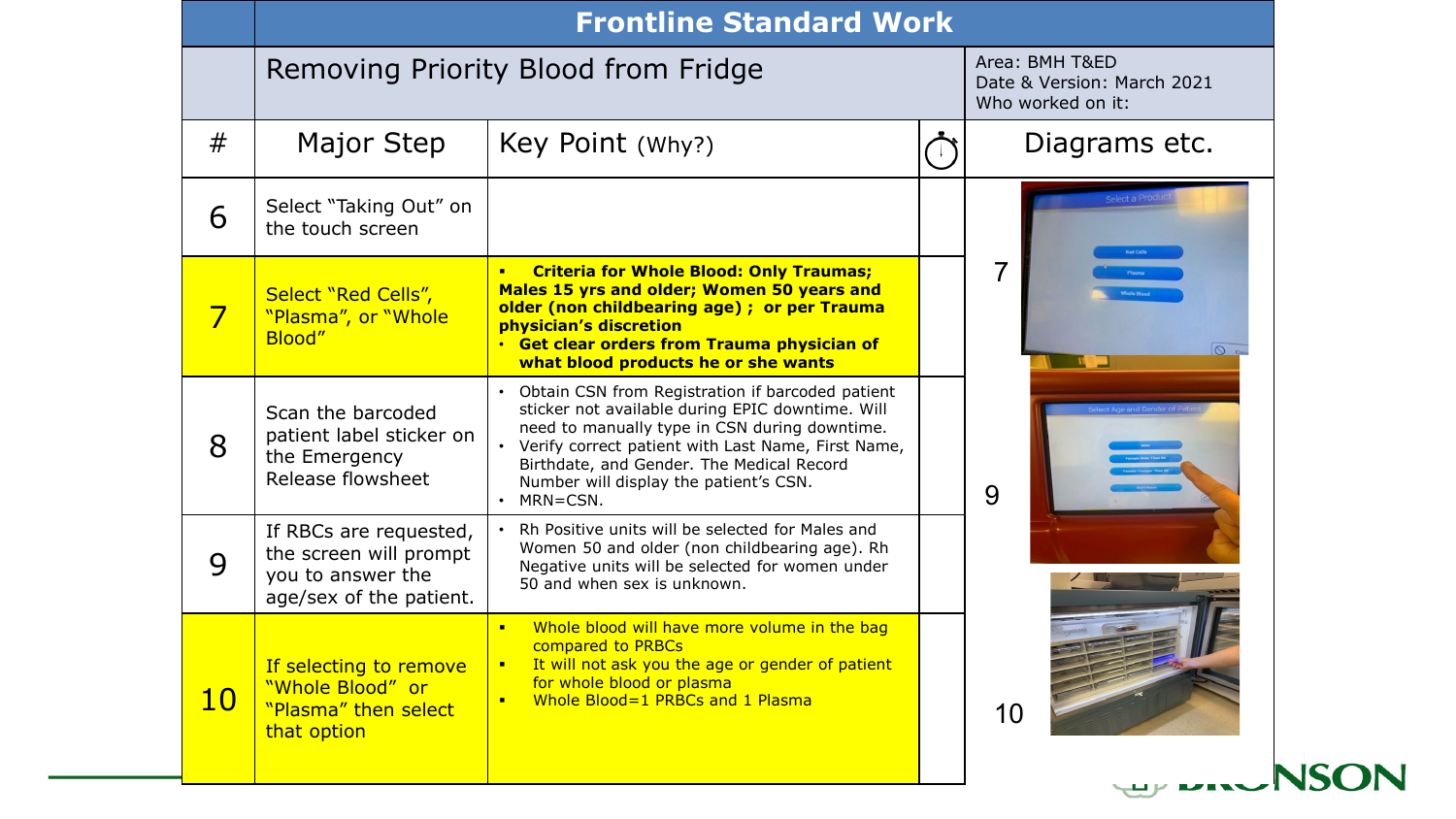|           | <b>Frontline Standard Work</b>                                                                                                                    |                                                                                                                                                                                                                                                    |  |                                                                   |  |  |  |
|-----------|---------------------------------------------------------------------------------------------------------------------------------------------------|----------------------------------------------------------------------------------------------------------------------------------------------------------------------------------------------------------------------------------------------------|--|-------------------------------------------------------------------|--|--|--|
|           | Removing Priority Blood from Fridge                                                                                                               |                                                                                                                                                                                                                                                    |  | Area: BMH T&ED<br>Date & Version: March 2021<br>Who worked on it: |  |  |  |
| #         | Major Step                                                                                                                                        | Key Point (Why?)                                                                                                                                                                                                                                   |  | Diagrams etc.                                                     |  |  |  |
| 20        | If whole blood is not<br>available in the<br>fridge a sign will be<br>placed on the kiosk                                                         | Blood bank will call charge nurse to<br>$\blacksquare$<br>notify him or her to place the sign<br>on the kiosk<br>Communicate with trauma physician<br>$\blacksquare$<br>that it's not available, but can pull<br>PRBCs and plasma if not available |  | 20                                                                |  |  |  |
| 21        | When Blood Bank is<br>able to refill the<br>fridge with whole<br>blood they will<br>remove the sign and<br>place it back in the<br>folder hanging |                                                                                                                                                                                                                                                    |  | 21                                                                |  |  |  |
| <u>22</u> | In Epic, document<br>how many units<br>given of each<br>product                                                                                   | . This includes whole blood as well                                                                                                                                                                                                                |  | 22                                                                |  |  |  |
|           |                                                                                                                                                   |                                                                                                                                                                                                                                                    |  |                                                                   |  |  |  |
|           |                                                                                                                                                   |                                                                                                                                                                                                                                                    |  |                                                                   |  |  |  |

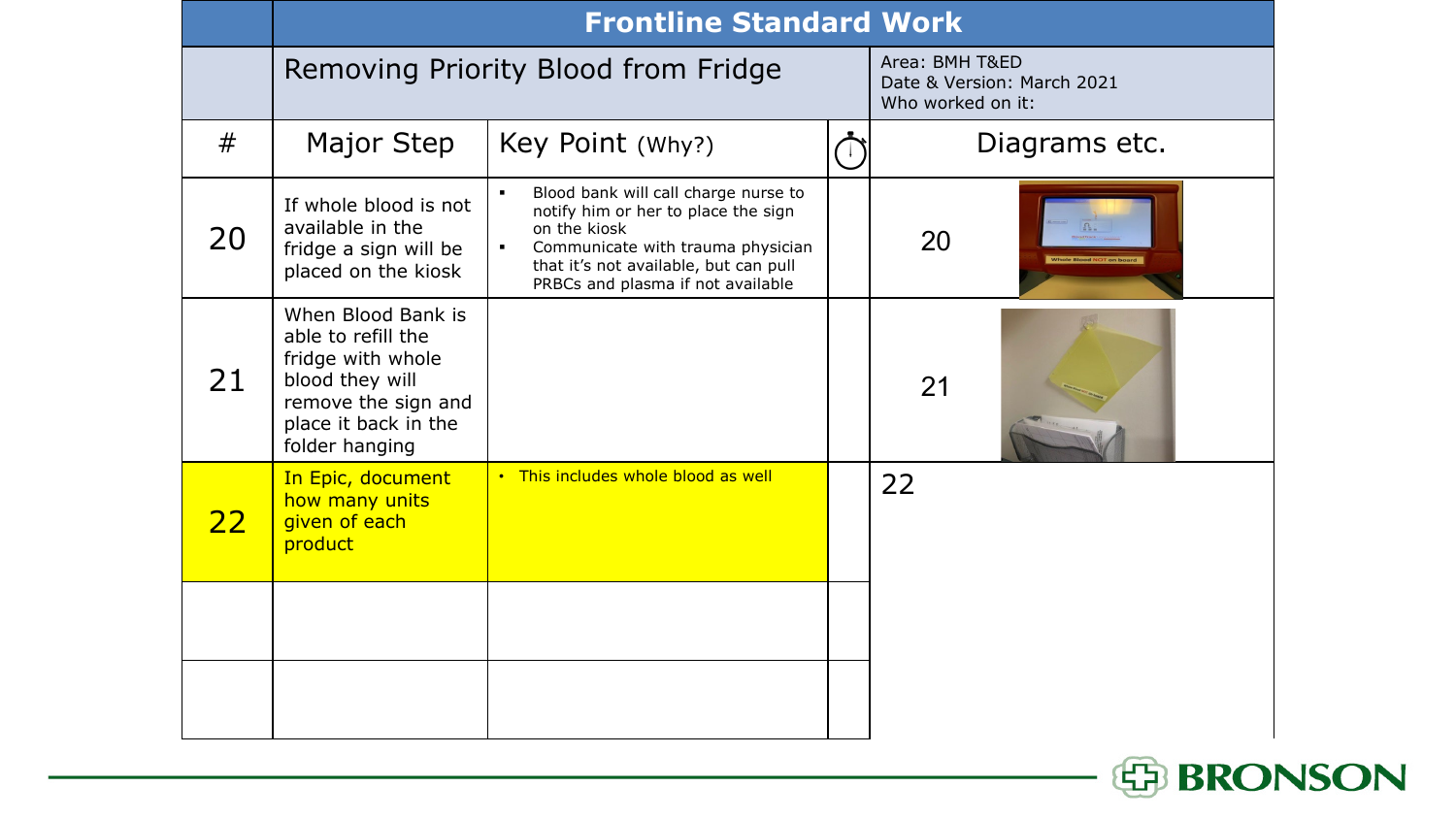

## Initial ED Blood Refrigerator

- 2 units of whole blood-low titer type O+
- 6 units of RBC type O+
- 6 units of RBC type O-
- 6 units of liquid plasma or FFP
- Sign to indicate when whole blood is out
- Sign removed when restocked

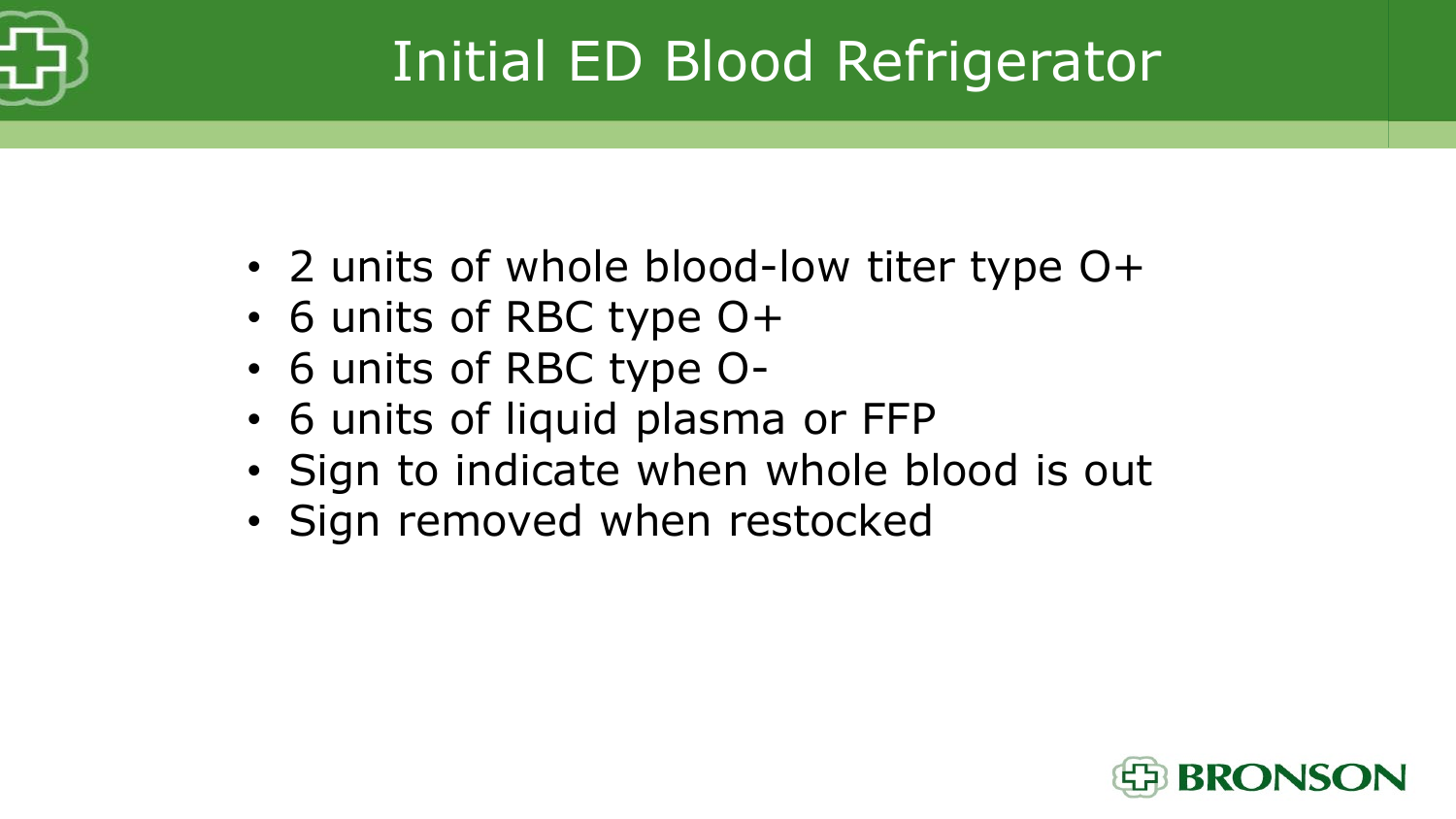

## Mass Transfusion Policy

- System Wide Policy
- Needed to include Whole Blood Definition
- Whole Blood use for trauma's only
- Whole Blood stocked in ED refrigerator

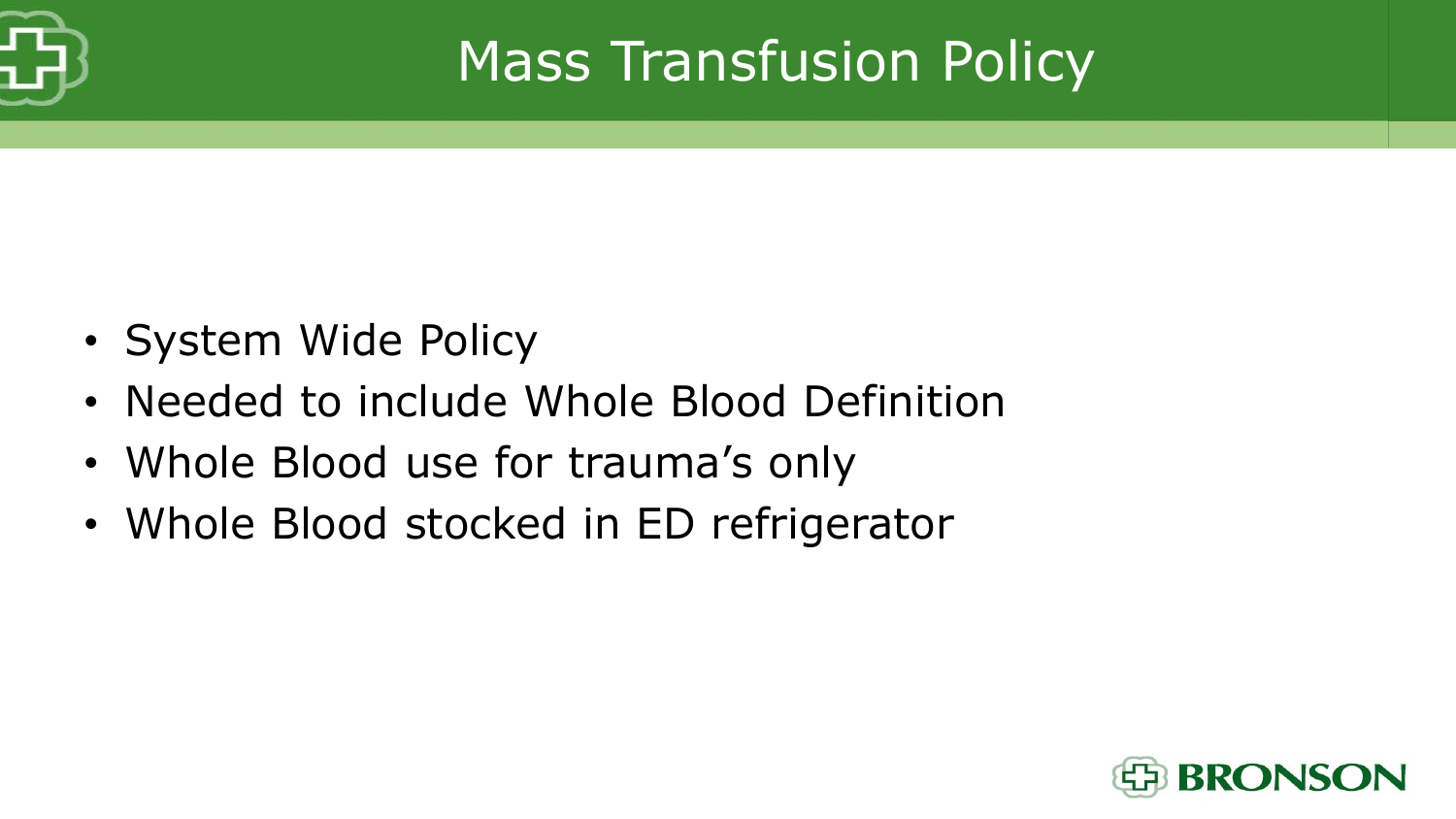

## Communication & Education

- Discussed for 6 months at Trauma PI
- Final Go-Live date March 26, 2021
- **Whole blood would be given to**…
	- Male Patients > 15
	- Female patients >50 or non-childbearing
	- Trauma attendings discretion

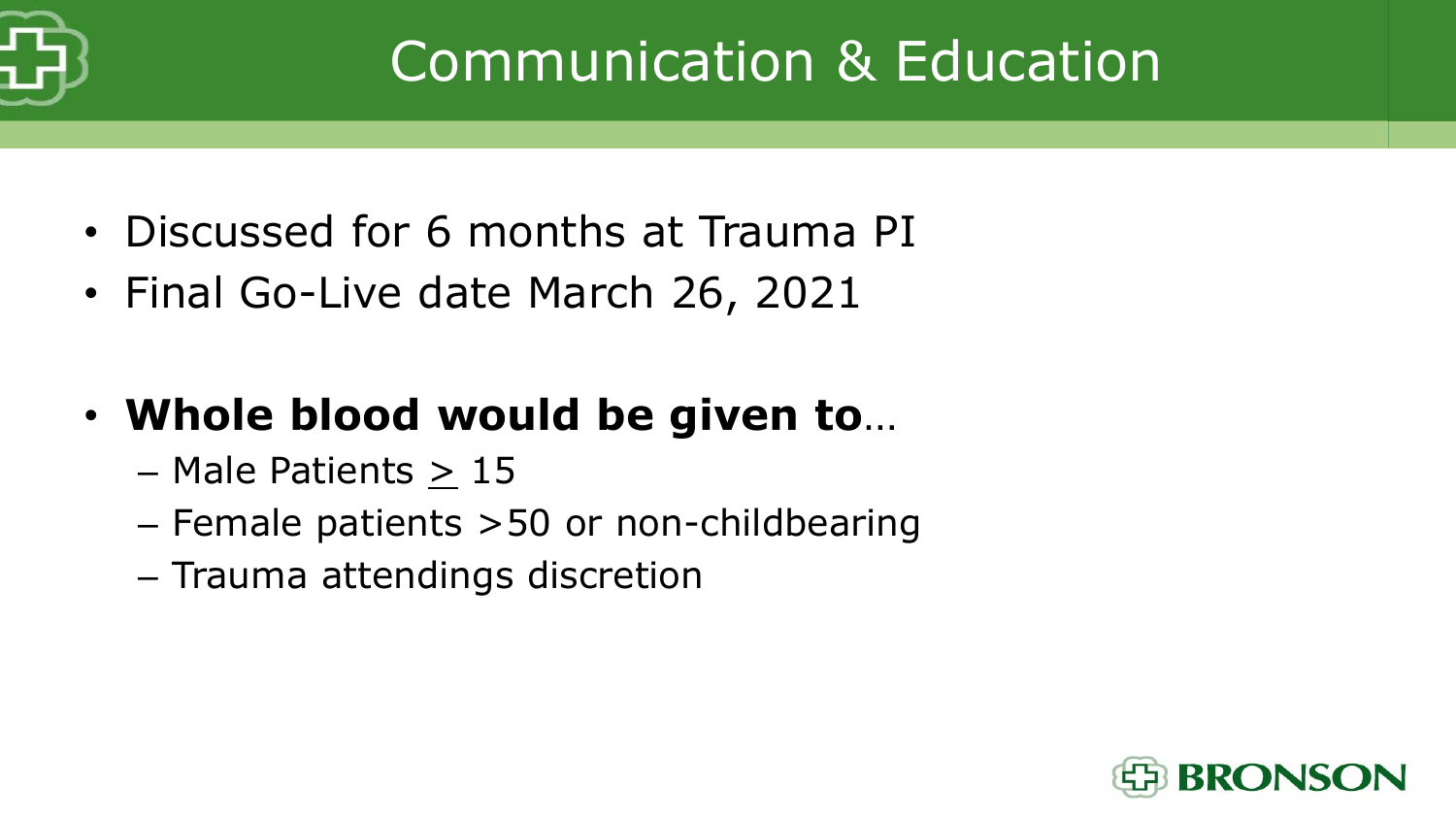



- Live 3/26/2021 at 00:01
- First whole blood use XX/XX/2021 @ XX:XX from ED fridge
- ED fridge restocked XX/XX/2021 at XX:XX

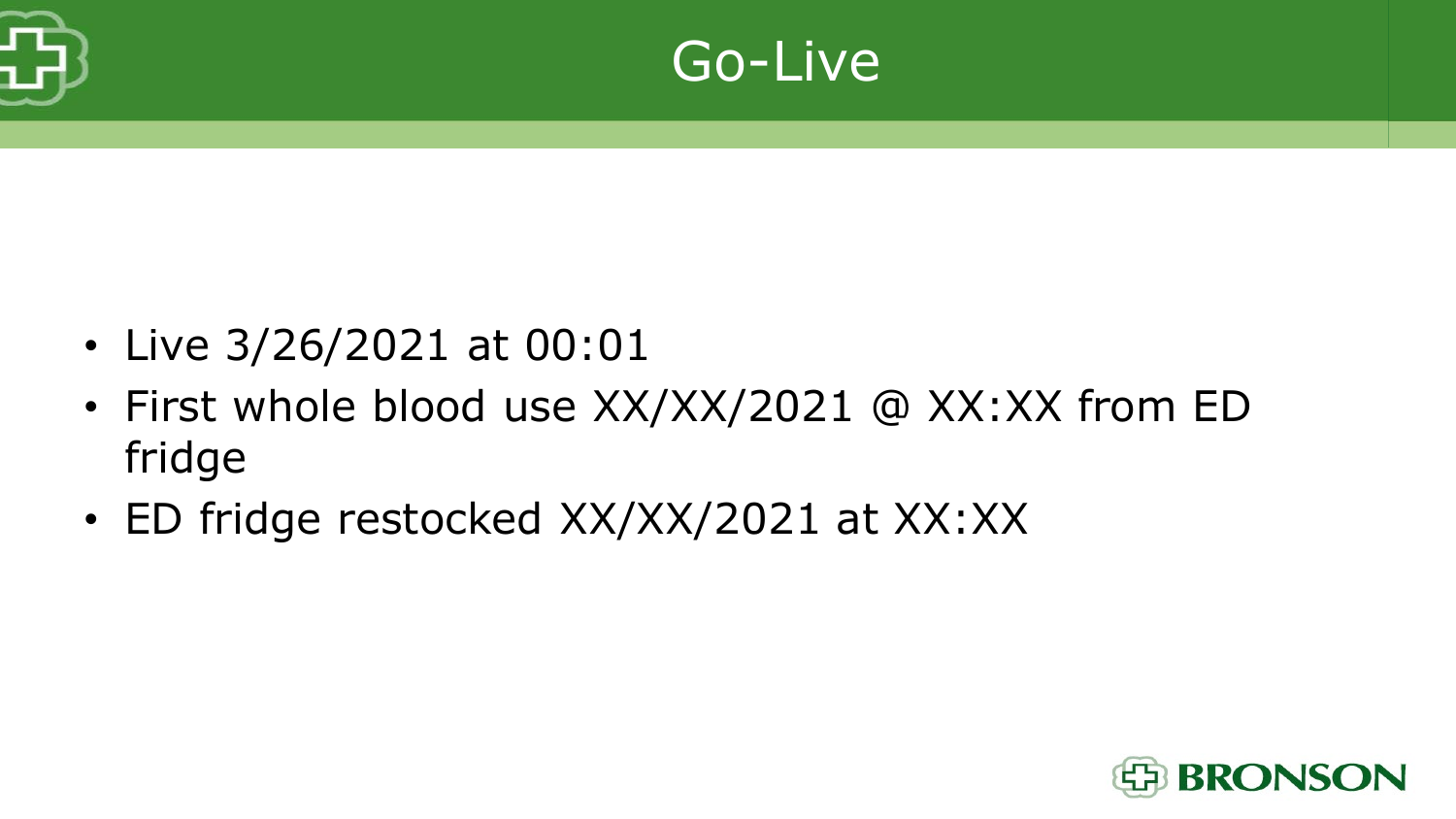

#### MTP PI Graph



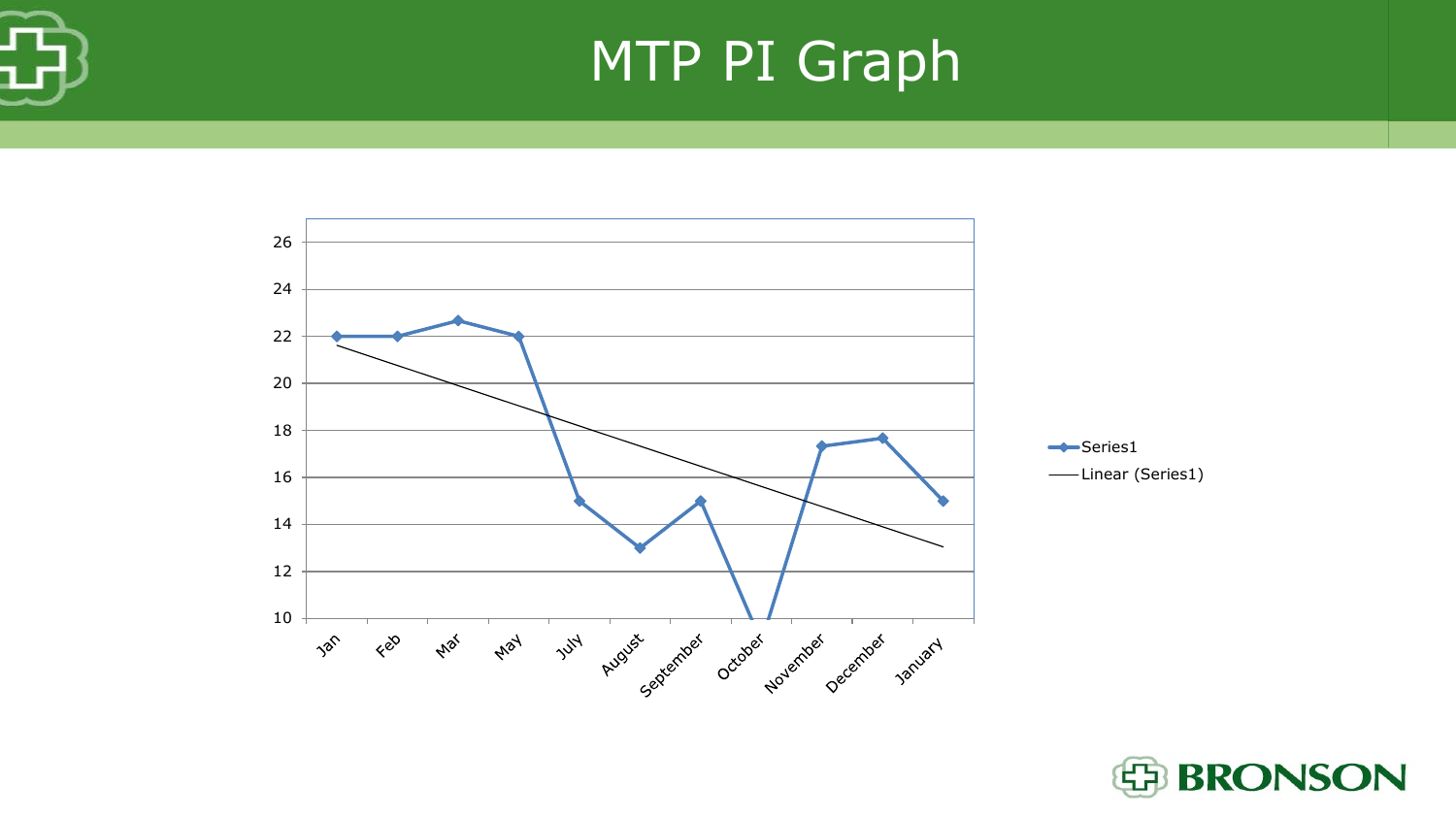

#### Example of BB Feedback

- Patient Arrived
- Units were transfused from the ED fridge (2 WB, 3 RBC and 1 plasma)
- MTP Initiated
- Cooler #1 left BB
- Cooler #2 left BB
- MTP Discontinued
- Cooler 2 was returned with unused products, **NO PRODUCTS WASTED Great job with communication and documentation**

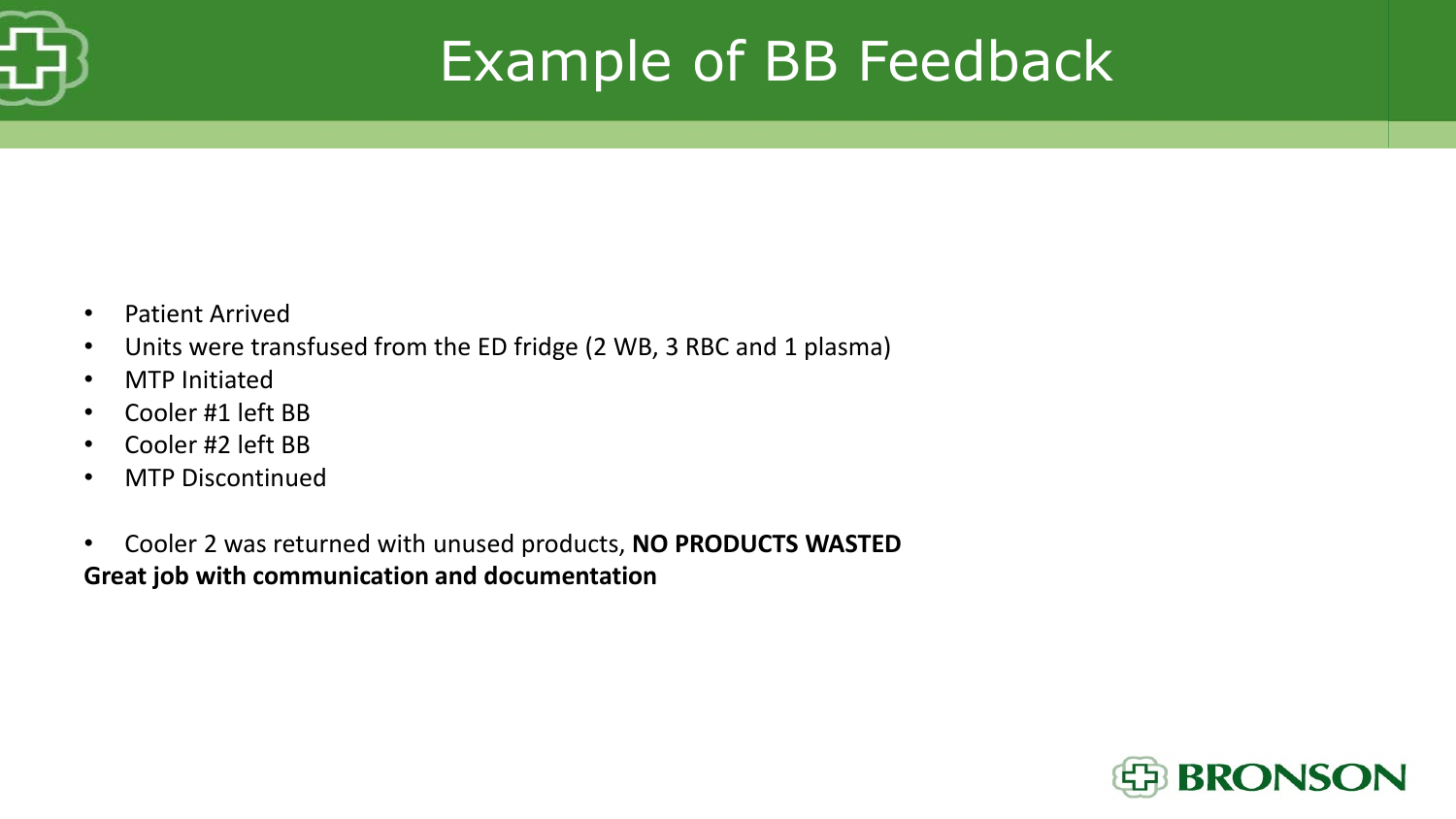



#### 2035 patients

- $•8.2\%$ Penetrating
- •86.2% Blunt
- •4.4% Burn
- $\bullet$  1.1% Other

#### 51 MTP's Initiated

•40 with at least 1 unit from first cooler

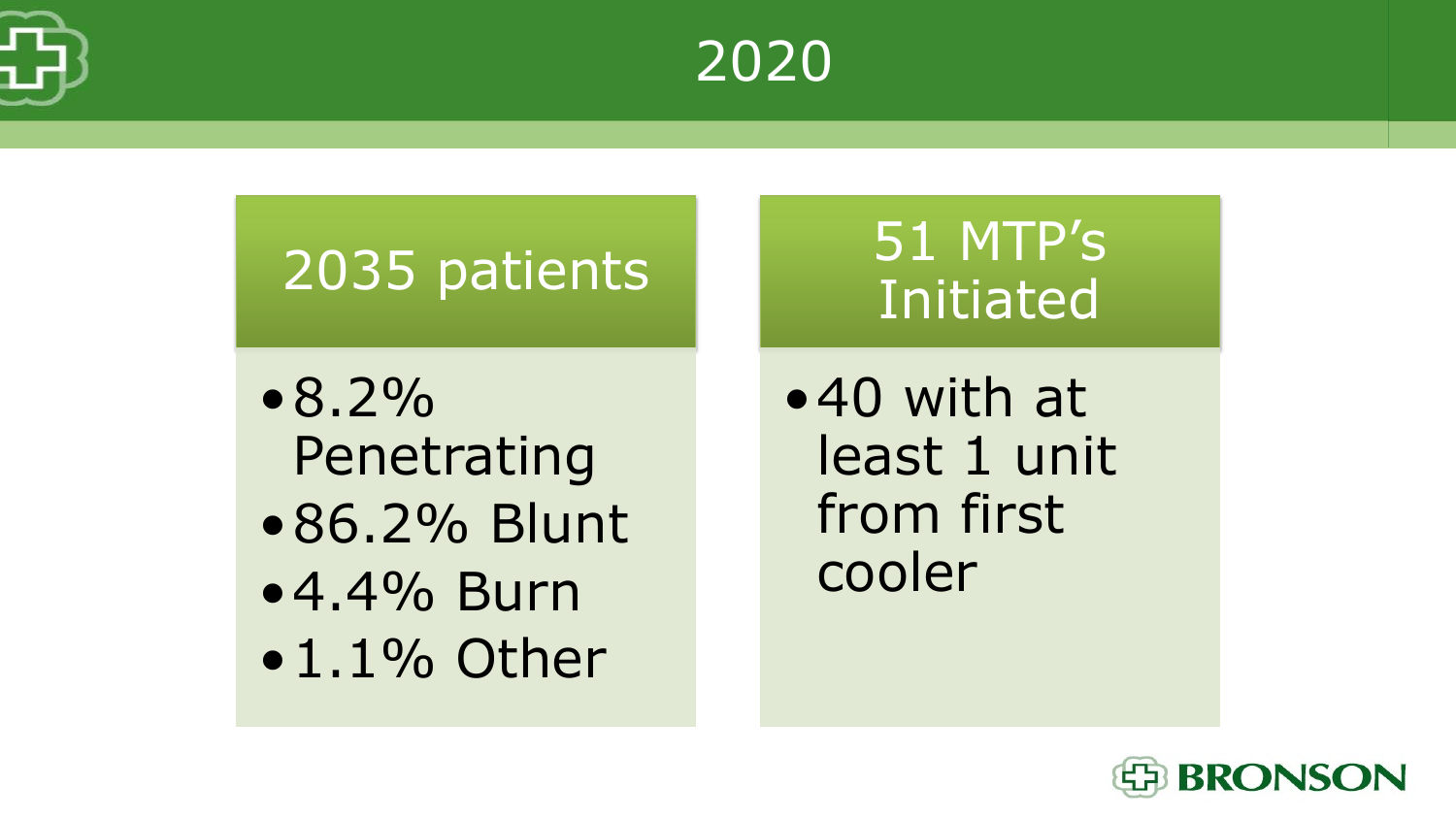





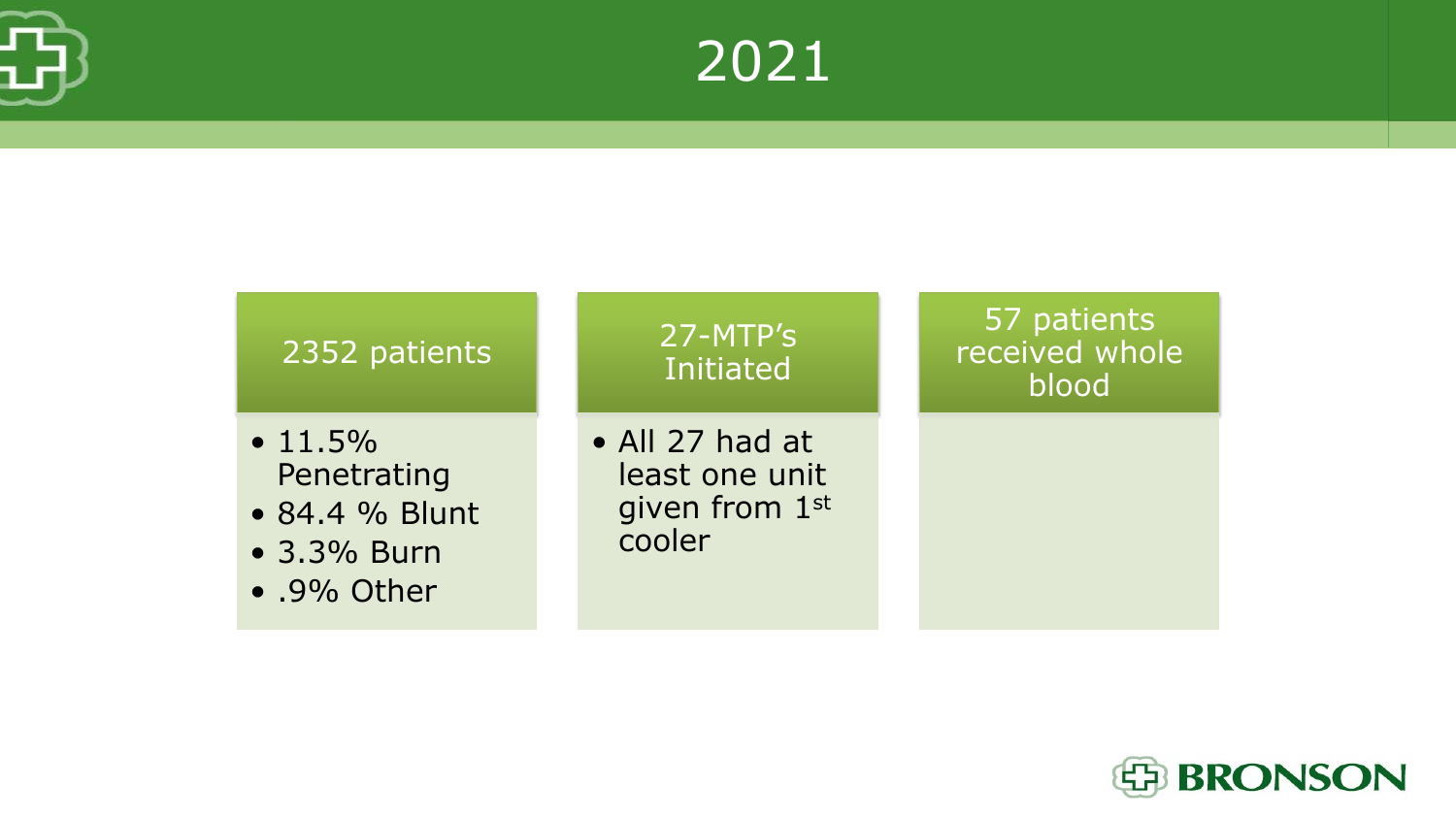

First Quarter 2022



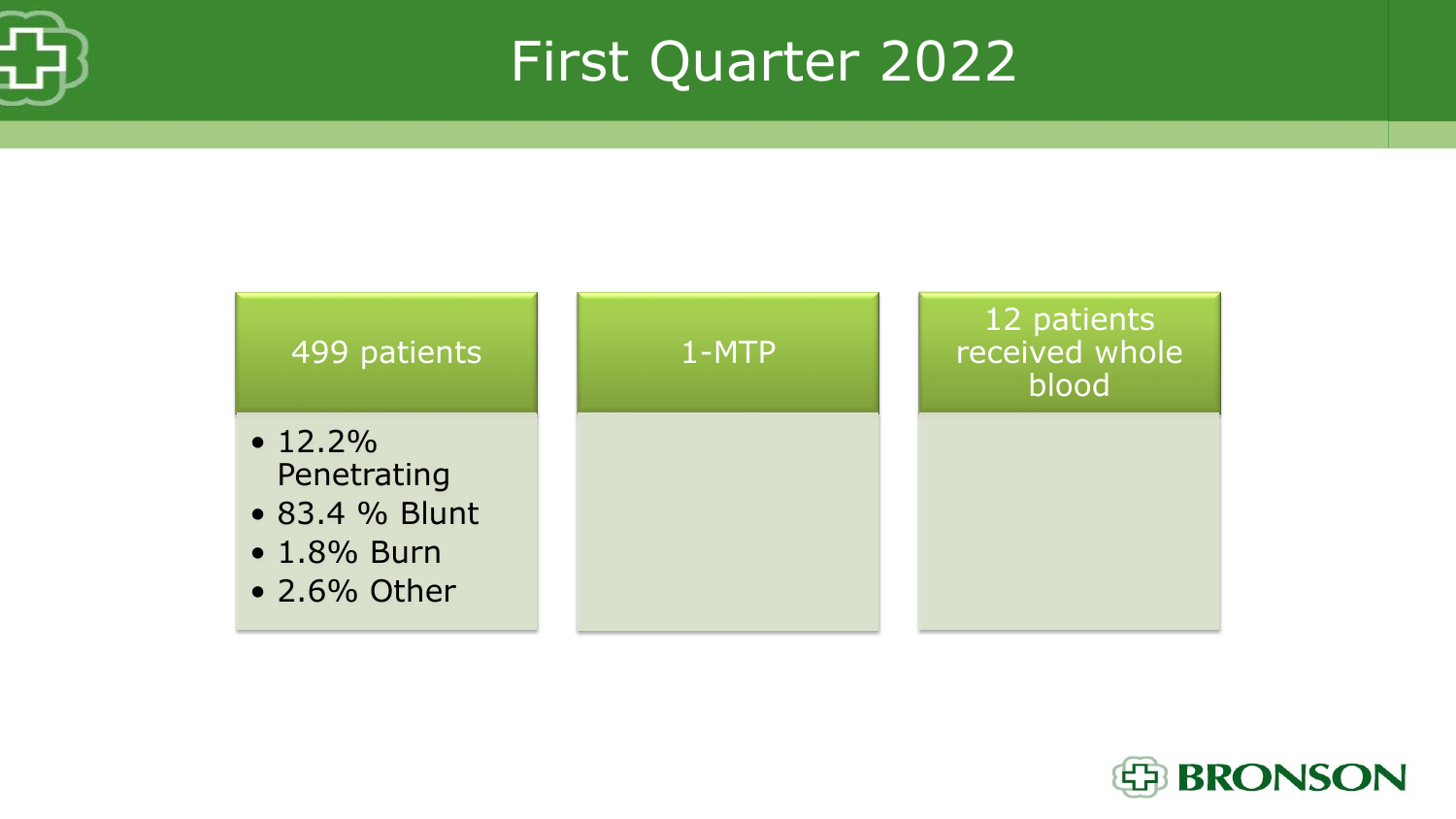

#### MTP Quarterly Graph

**MTP Quarterly Graph** 



2021 2022

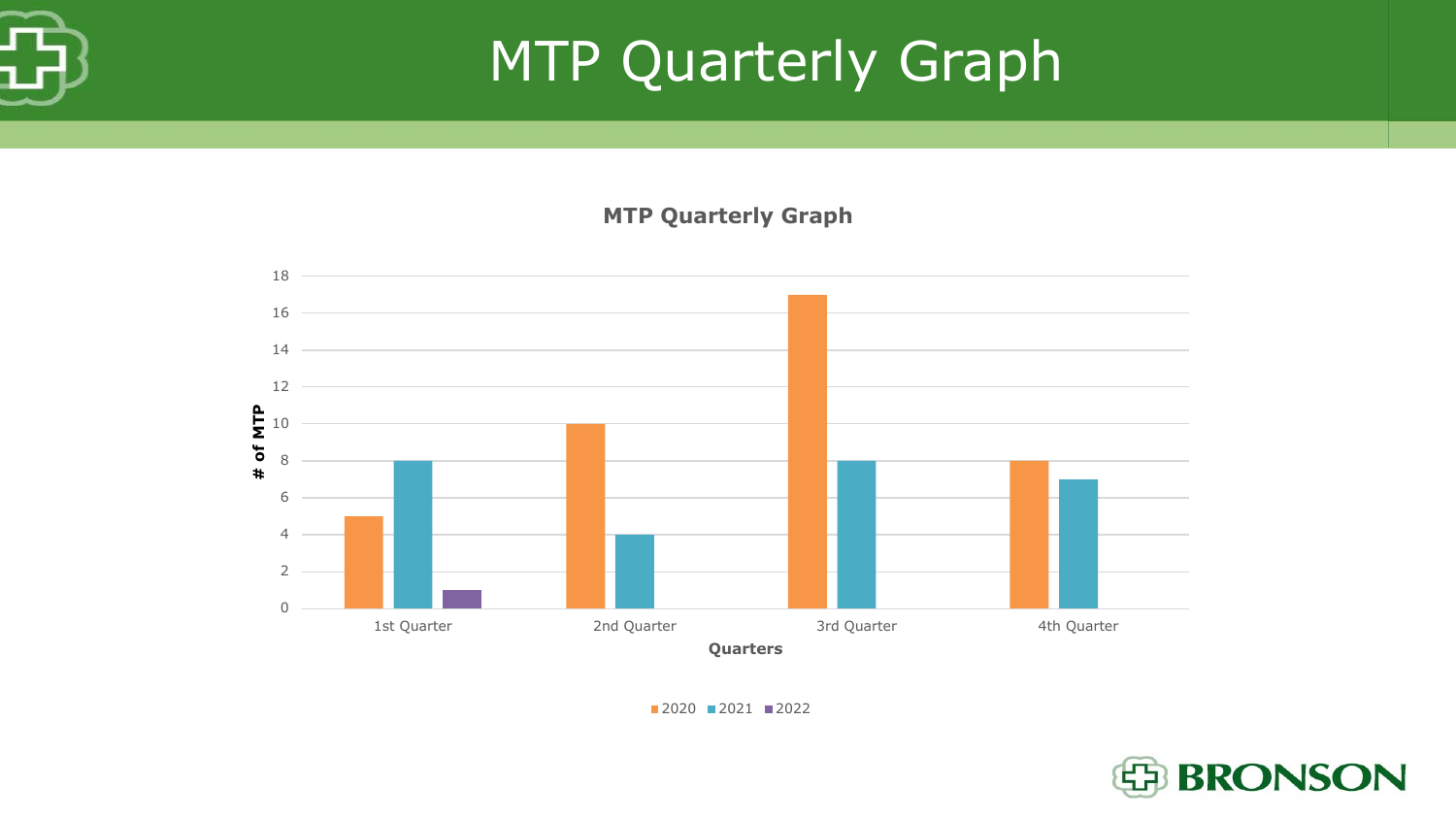

#### AirCare

- Implemented December 1,2021
- Protocol specific to AirCare
- Given to four patients
- No additional products required for the two patients transported to Bronson
- Currently only program giving whole blood pre-hospital in Michigan

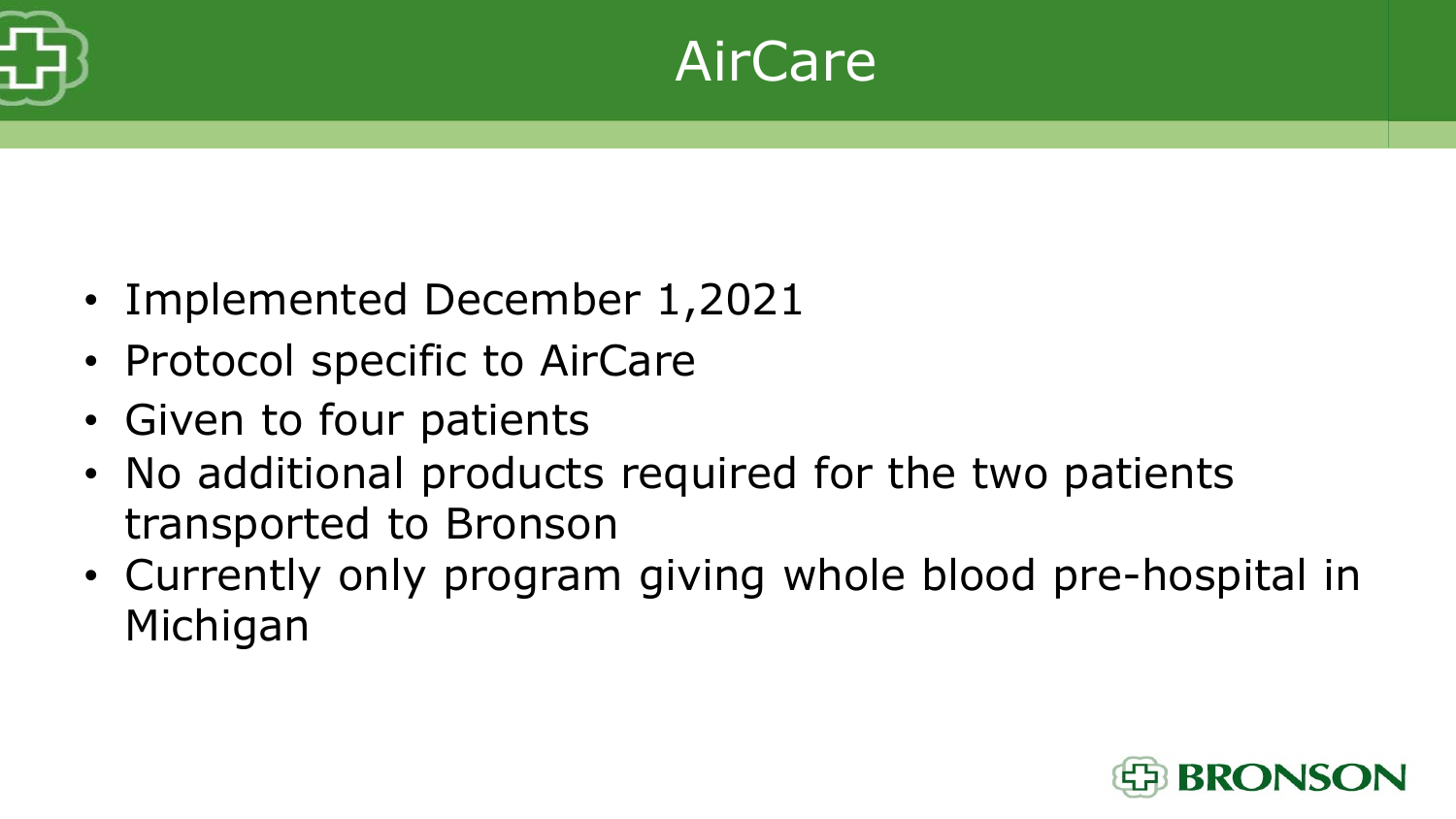

## Updated Inventory

- 4 units of whole blood-low titer type O+
- 6 units of RBC type O+
- 6 units of RBC type O-
- 6 units of liquid plasma or FFP
- Sign to indicate when whole blood is out
- Sign removed when restocked

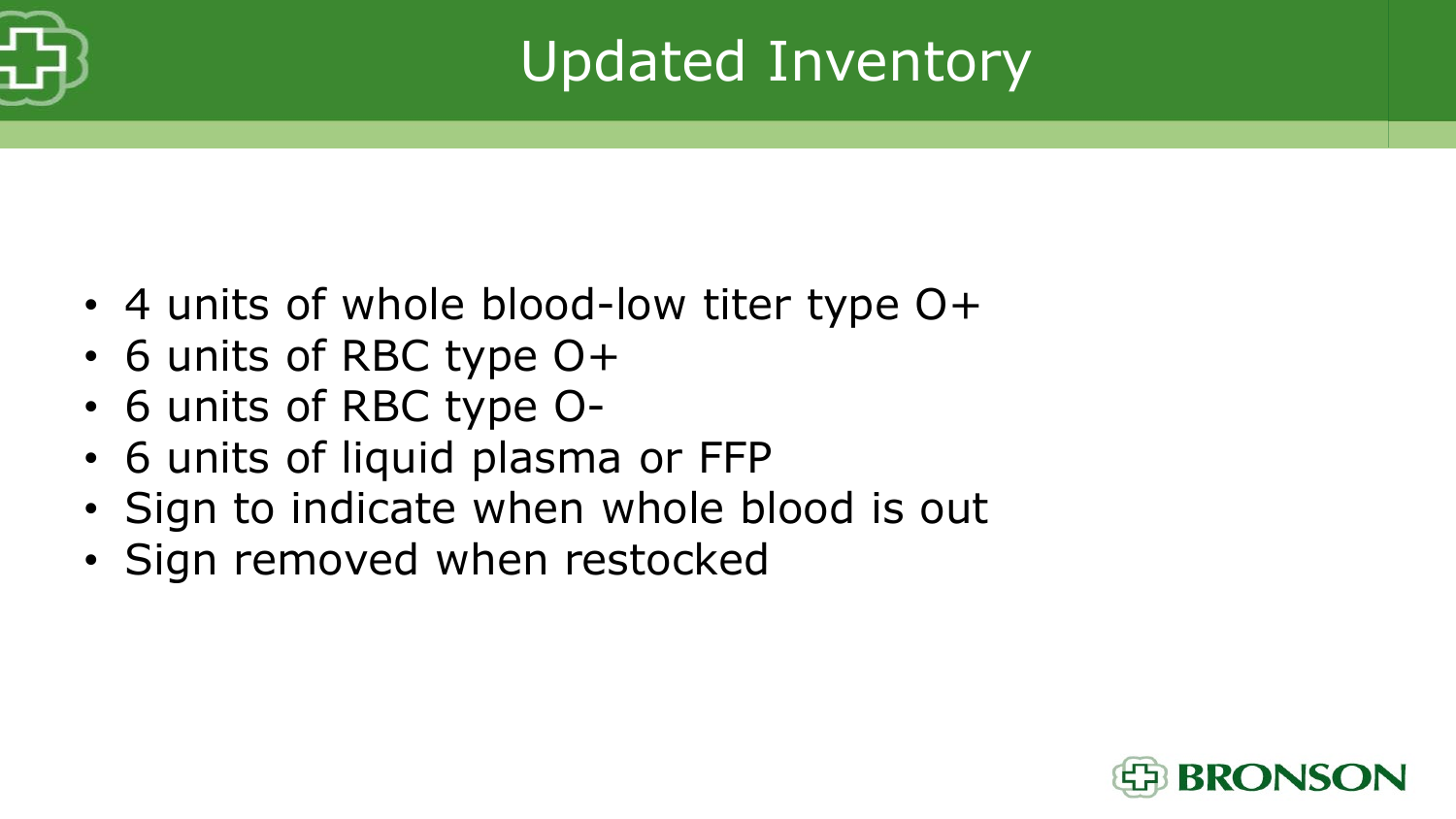



- COVID-19
- Blood bank moved 2 blocks from main campus July 2020
- Availability of whole blood from supplier
	- National Shortage
	- Hurricane in Texas

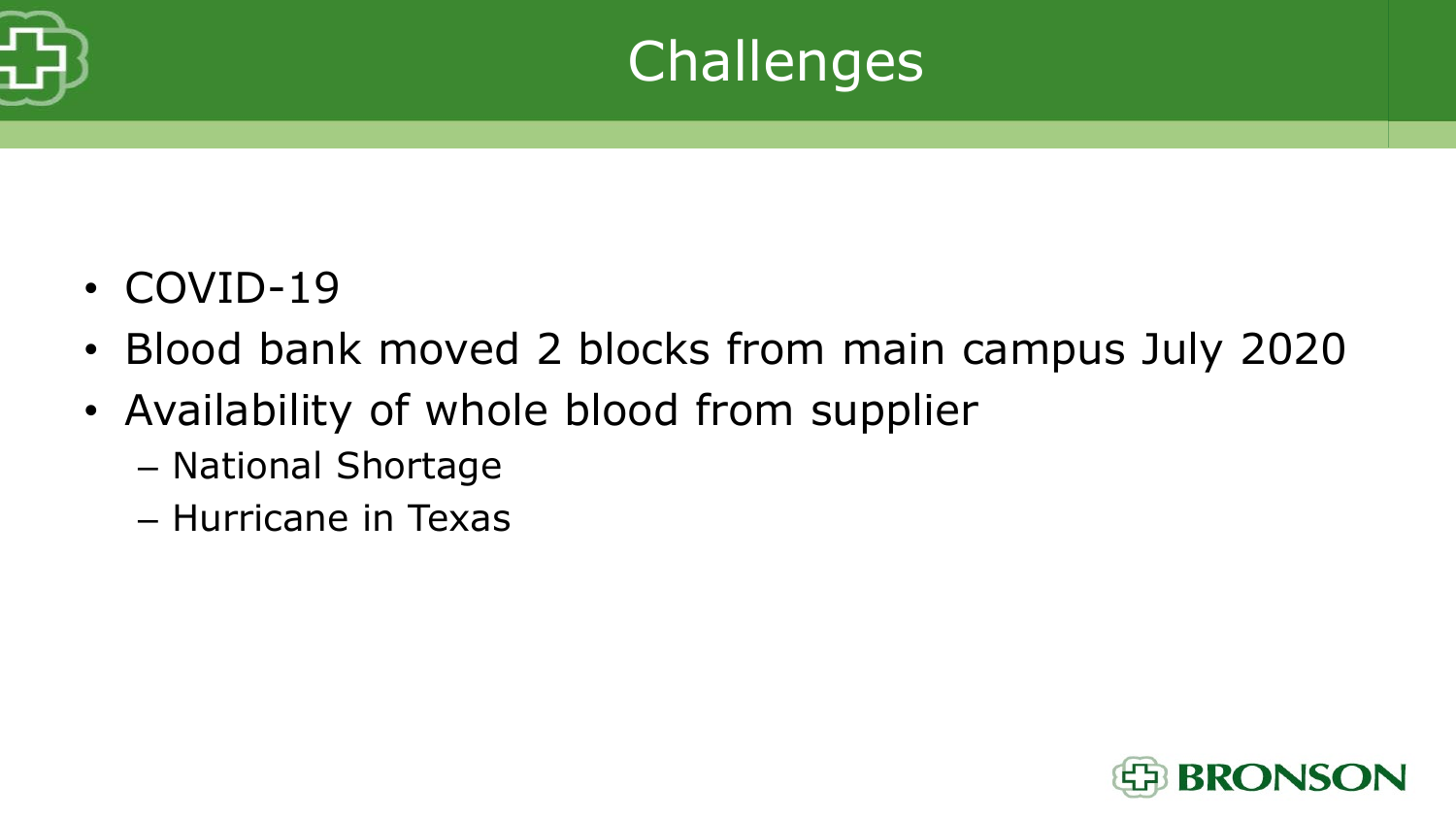

#### What Helped

- 18 months pre-planning
- Collaboration/Communication
- Timed trials in obtaining blood products from blood bank using ED refrigerator blood as a bridge for MTP
- Feedback from blood bank directly to trauma surgeons for all MTP
- Ongoing PI Process-monthly report out from blood bank at Trauma PI

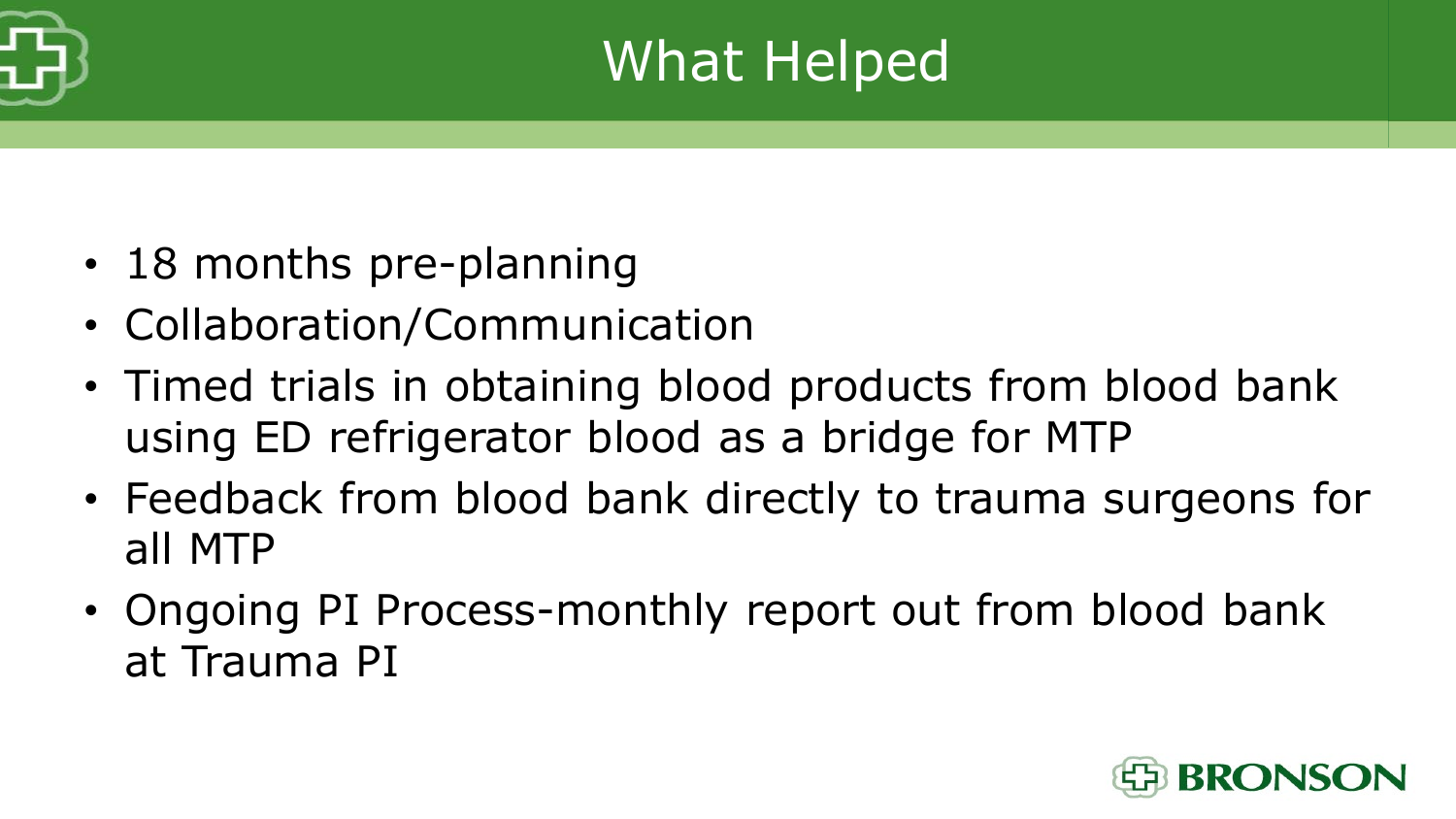

#### Conclusion

- Collaborative Team Approach
- Lower amount of products expenditure in MTP
- During the first year 69 patients have received WB at BMH
- Strong PI monthly & quarterly reviews